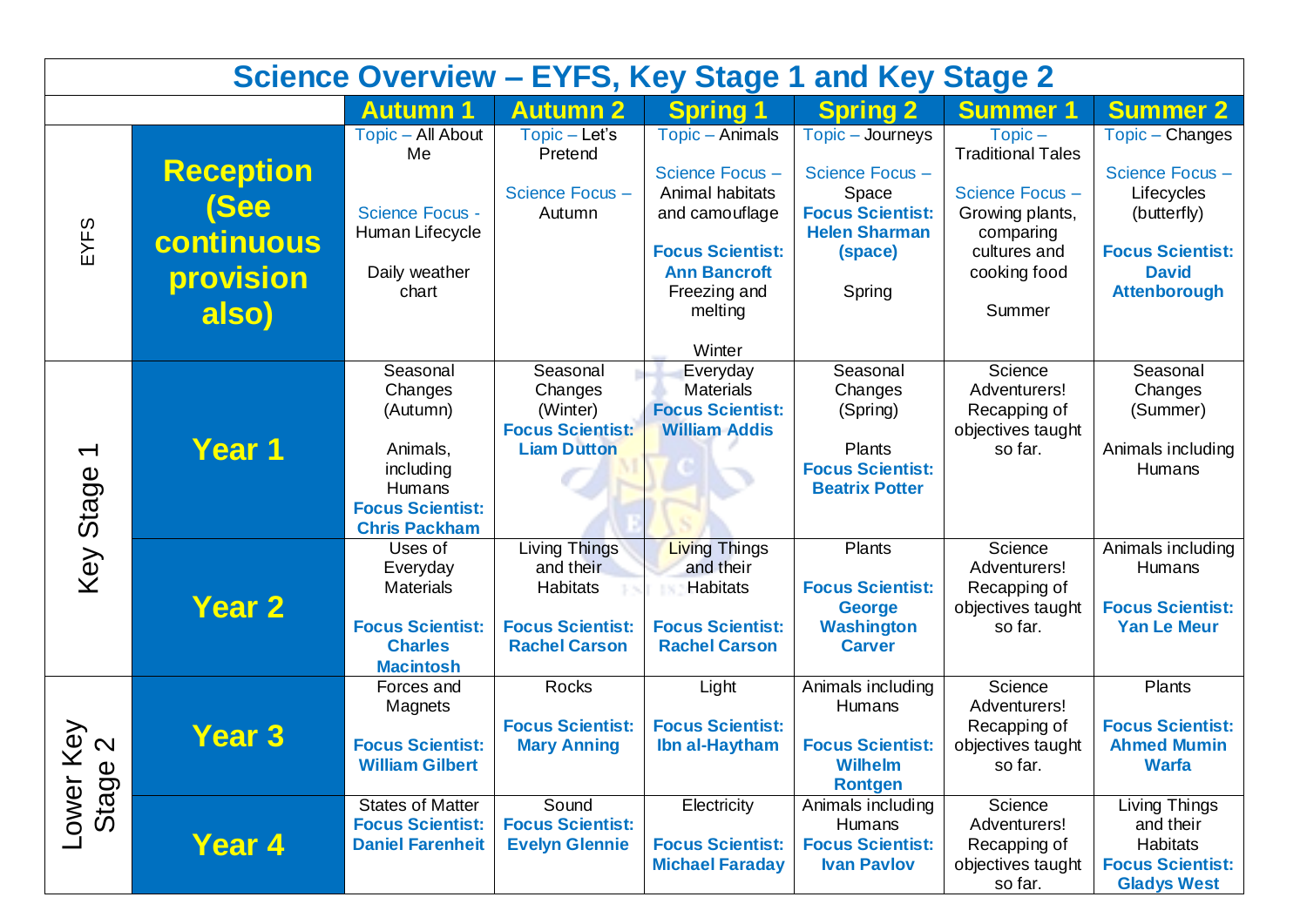|                   |               | Forces                  | Properties and          | Properties and          | Living Things           | Science           | Earth and Space         |
|-------------------|---------------|-------------------------|-------------------------|-------------------------|-------------------------|-------------------|-------------------------|
|                   |               | <b>Focus Scientist:</b> | Changes of              | Changes of              | and their               | Adventurers!      |                         |
| $\mathbf{\Omega}$ |               | <b>Isaac Newton</b>     | <b>Materials</b>        | Materials               | <b>Habitats</b>         | Recapping of      |                         |
|                   |               |                         | <b>Focus Scientist:</b> |                         | <b>Focus Scientist:</b> | objectives taught | <b>Focus Scientist:</b> |
|                   | <b>Year 5</b> |                         | <b>Becky</b>            | <b>Focus Scientist:</b> | <b>Malaika Vaz</b>      | so far.           | <b>Mai Jemison</b>      |
|                   |               |                         | <b>Schroeder</b>        | <b>Becky</b>            |                         |                   |                         |
| Stage             |               |                         |                         | <b>Schroeder</b>        | Animals including       |                   |                         |
|                   |               |                         |                         |                         | Humans                  |                   |                         |
|                   |               |                         |                         |                         | <b>Focus Scientist:</b> |                   |                         |
| Key               |               |                         |                         |                         | <b>Sigmund Freud</b>    |                   |                         |
|                   |               | Evolution and           | Living Things           | Light                   | Animals including       | Science           | Electricity             |
| Upper             |               | Inheritance             | and their               |                         | <b>Humans</b>           | Adventurers!      |                         |
|                   |               |                         | <b>Habitats</b>         | <b>Focus Scientist:</b> |                         | Recapping of      | <b>Focus Scientist:</b> |
|                   | <b>Year 6</b> | <b>Focus Scientist:</b> |                         | <b>CV Raman</b>         | <b>Focus Scientist:</b> | objectives taught | <b>Nikola Tesla</b>     |
|                   |               | <b>Rosalind</b>         | <b>Focus Scientist:</b> |                         | <b>Marie M Daley</b>    | so far.           |                         |
|                   |               | <b>Franklin and</b>     | <b>Carl Linneus</b>     |                         |                         |                   |                         |
|                   |               | <b>Charles Darwin</b>   |                         |                         |                         |                   |                         |

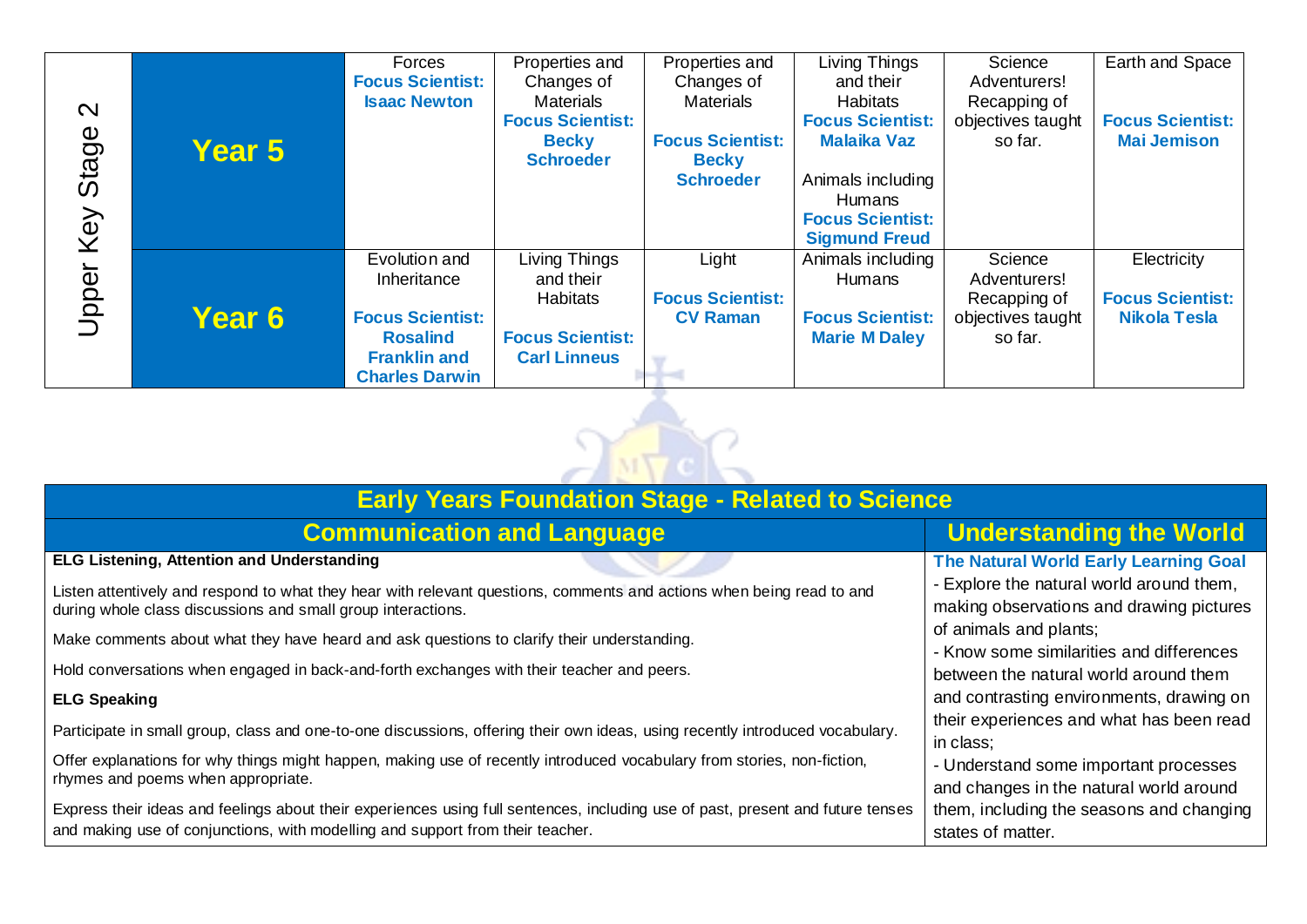|                  | <b>Autumn1</b>                                                                                                                                                                                                                                                                                               | <b>Autumn 2</b>                                                                                                                                                                              | <b>Spring 1</b>                                                                                                                                                                                                                                                                                                                                                                                                                                                                                                                                                                                                                                                                                                                      | <b>Spring 2</b>                                                                                                                                                                                   | <b>Summer 1</b><br><b>Summer 2</b>                                                                                                                                                                  |                                                                                                                                      |  |  |  |
|------------------|--------------------------------------------------------------------------------------------------------------------------------------------------------------------------------------------------------------------------------------------------------------------------------------------------------------|----------------------------------------------------------------------------------------------------------------------------------------------------------------------------------------------|--------------------------------------------------------------------------------------------------------------------------------------------------------------------------------------------------------------------------------------------------------------------------------------------------------------------------------------------------------------------------------------------------------------------------------------------------------------------------------------------------------------------------------------------------------------------------------------------------------------------------------------------------------------------------------------------------------------------------------------|---------------------------------------------------------------------------------------------------------------------------------------------------------------------------------------------------|-----------------------------------------------------------------------------------------------------------------------------------------------------------------------------------------------------|--------------------------------------------------------------------------------------------------------------------------------------|--|--|--|
|                  | <b>All About Me!</b>                                                                                                                                                                                                                                                                                         | <b>Let's Pretend</b>                                                                                                                                                                         | <b>Animals</b>                                                                                                                                                                                                                                                                                                                                                                                                                                                                                                                                                                                                                                                                                                                       | <b>Journeys</b>                                                                                                                                                                                   | <b>Traditional Tales</b>                                                                                                                                                                            | <b>Changes</b>                                                                                                                       |  |  |  |
| $\alpha$<br>Year | Further develop the<br>skills they need to<br>manage the day<br>successfully, e.g<br>lining up and<br>queueing,<br>mealtimes, personal<br>hygiene.<br>Describe what they<br>see, hear and feel<br>whilst outside.<br>Understand the<br>effect of changing<br>seasons on the<br>natural world around<br>them. | Describe events in<br>some detail.<br>Describe what they<br>see, hear and feel<br>whilst outside.<br>Understand the<br>effect of changing<br>seasons on the<br>natural world around<br>them. | Engage in non-fiction<br>books.<br>Listen to and talk about<br>selected non-fiction to<br>develop a deep familiarity<br>with new knowledge and<br>vocabulary.<br>Know and talk about the<br>different factors that support<br>their overall health and<br>wellbeing, e.g. regular<br>physical activity, healthy<br>eating, toothbrushing,<br>sensible amounts of screen<br>time, having a good sleep<br>routine, being a safe<br>pedestrian.<br>Describe what they see,<br>hear and feel whilst outside.<br>Explore the natural world<br>around them.<br>Recognise some<br>environments that are<br>different to the one in which<br>they live.<br>Understand the effect of<br>changing seasons on the<br>natural world around them. | Describe what they<br>see, hear and feel<br>whilst outside.<br>Explore the natural<br>world around them.<br>Understand the effect<br>of changing seasons<br>on the natural world<br>laround them. | Describe what they<br>see, hear and feel<br>whilst outside.<br>Explore the natural<br>world around them.<br>Understand the<br>effect of changing<br>seasons on the<br>natural world around<br>them. | Explore the natural<br>world around them.<br>Understand the<br>effect of changing<br>seasons on the<br>natural world around<br>them. |  |  |  |
|                  | See Appendix 1 for a list of continuous Science provision provided throughout the academic year in Reception.                                                                                                                                                                                                |                                                                                                                                                                                              |                                                                                                                                                                                                                                                                                                                                                                                                                                                                                                                                                                                                                                                                                                                                      |                                                                                                                                                                                                   |                                                                                                                                                                                                     |                                                                                                                                      |  |  |  |
|                  |                                                                                                                                                                                                                                                                                                              | Characteristics of Effective Learning - Creating and Thinking Critically                                                                                                                     |                                                                                                                                                                                                                                                                                                                                                                                                                                                                                                                                                                                                                                                                                                                                      |                                                                                                                                                                                                   |                                                                                                                                                                                                     |                                                                                                                                      |  |  |  |
|                  | <b>Having their own ideas</b>                                                                                                                                                                                                                                                                                |                                                                                                                                                                                              | <b>Making links</b>                                                                                                                                                                                                                                                                                                                                                                                                                                                                                                                                                                                                                                                                                                                  |                                                                                                                                                                                                   | <b>Choosing ways to do things</b>                                                                                                                                                                   |                                                                                                                                      |  |  |  |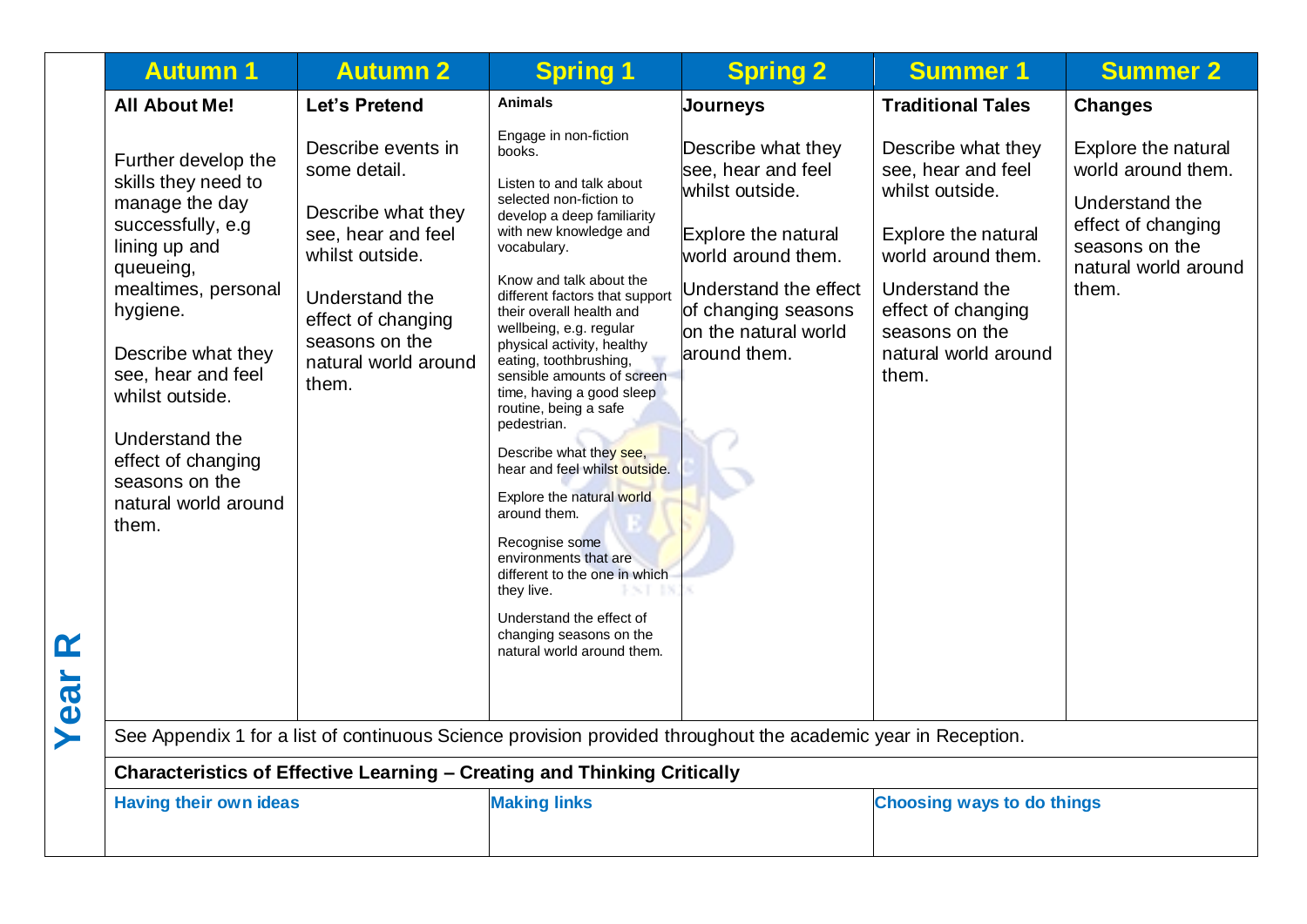### **National Curriculum - Science**

### **Purpose of study**

A high-quality science education provides the foundations for understanding the world through the specific disciplines of biology, chemistry and physics. Science has changed our lives and is vital to the world's future prosperity, and all pupils should be taught essential aspects of the knowledge, methods, processes and uses of science. Through building up a body of key foundational knowledge and concepts, pupils should be encouraged to recognise the power of rational explanation and develop a sense of excitement and curiosity about natural phenomena. They should be encouraged to understand how science can be used to explain what is occurring, predict how things will behave, and analyse causes.

### **Aims**

The national curriculum for science aims to ensure that all pupils:

- develop scientific knowledge and conceptual understanding through the specific disciplines of biology, chemistry and physics
- develop understanding of the nature, processes and methods of science through different types of science enquiries that help them to answer scientific questions about the world around them
- are equipped with the scientific knowledge required to understand the uses and implications of science, today and for the future.

### **National Curriculum - Key stage 1**

The principal focus of science teaching in key stage 1 is to enable pupils to experience and observe phenomena, looking more closely at the natural and humanly-constructed world around them. They should be encouraged to be curious and ask questions about what they notice. They should be helped to develop their understanding of scientific ideas by using different types of scientific enquiry to answer their own questions, including observing changes over a period of time, noticing patterns, grouping and classifying things, carrying out simple comparative tests, and finding things out using secondary sources of information. They should begin to use simple scientific language to talk about what they have found out and communicate their ideas to a range of audiences in a variety of ways. Most of the learning about science should be done through the use of first-hand practical experiences, but there should also be some use of appropriate secondary sources, such as books, photographs and videos.

'Working scientifically' is described separately in the programme of study, but must always be taught through and clearly related to the teaching of substantive science content in the programme of study. Throughout the notes and guidance, examples show how scientific methods and skills might be linked to specific elements of the content. FST 1826

Pupils should read and spell scientific vocabulary at a level consistent with their increasing word reading and spelling knowledge at key stage 1.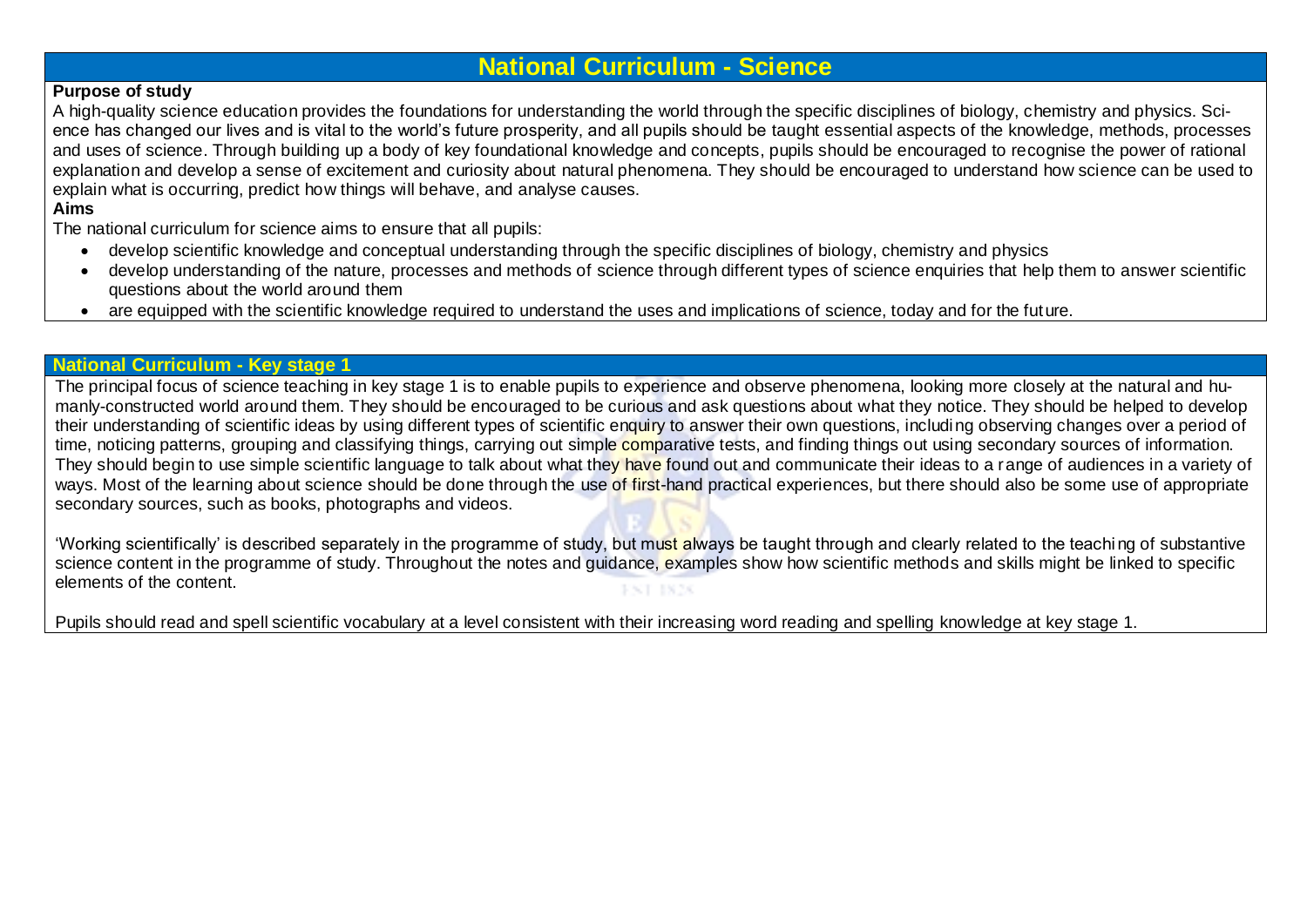|      | <b>Autumn1</b>                                                                                                                                                                                                                                                                                                                                                                                                                                 | <b>Autumn 2</b>                                                                                                                                                                                  | <b>Spring 1</b>                                                                                                                                                                                                                                                                                                                                                                                                                                           | <b>Spring 2</b>                                                                                                                                                                                                                                                                                                                                                                                                                                           | <b>Summer 1</b>            | <b>Summer 2</b>                                                                                                                                                                                                                                                                                                                                                                                                                                                                                                                                                                                                       |  |  |  |  |  |
|------|------------------------------------------------------------------------------------------------------------------------------------------------------------------------------------------------------------------------------------------------------------------------------------------------------------------------------------------------------------------------------------------------------------------------------------------------|--------------------------------------------------------------------------------------------------------------------------------------------------------------------------------------------------|-----------------------------------------------------------------------------------------------------------------------------------------------------------------------------------------------------------------------------------------------------------------------------------------------------------------------------------------------------------------------------------------------------------------------------------------------------------|-----------------------------------------------------------------------------------------------------------------------------------------------------------------------------------------------------------------------------------------------------------------------------------------------------------------------------------------------------------------------------------------------------------------------------------------------------------|----------------------------|-----------------------------------------------------------------------------------------------------------------------------------------------------------------------------------------------------------------------------------------------------------------------------------------------------------------------------------------------------------------------------------------------------------------------------------------------------------------------------------------------------------------------------------------------------------------------------------------------------------------------|--|--|--|--|--|
| Year | Animals, including<br><b>Humans</b><br>Identify, name, draw<br>and label the main<br>basic parts of the<br>human body and say<br>which part of the body<br>is associated with<br>each sense.<br><b>Focus Scientist:</b><br>Wilhelm Rontgen<br><b>Seasonal Changes</b><br>(Autumn)<br>Observe and discuss<br>changes across the<br>four seasons<br>Observe and describe<br>weather associated<br>with the seasons and<br>how day length varies. | <b>Seasonal Changes</b><br>(Winter)<br>Observe and discuss<br>changes across the<br>four seasons<br>Observe and describe<br>weather associated<br>with the seasons and<br>how day length varies. | <b>Everyday Materials</b><br>Distinguish between<br>an object and the<br>material from which it<br>is made<br>Identify and name a<br>variety of everyday<br>materials, including<br>wood, plastic, glass,<br>metal, water, and rock<br>Describe the simple<br>physical properties of<br>a variety of everyday<br>materials<br>Compare and group<br>together a variety of<br>everyday materials on<br>the basis of their<br>simple physical<br>properties. | <b>Seasonal Changes</b><br>(Spring)<br>Observe and discuss<br>changes across the four<br>seasons<br>Observe and describe<br>weather associated with<br>the seasons and how<br>day length varies.<br><b>Plants</b><br>Identify and name a<br>variety of common wild<br>and garden plants,<br>including deciduous and<br>evergreen trees<br>Identify and describe the<br>basic structure of a<br>variety of common<br>flowering plants,<br>including trees. | <b>Science Adventures!</b> | Animals, including<br><b>Humans</b><br>Identify and name a variety<br>of common animals<br>including fish, amphibians,<br>reptiles, birds and mammals<br>Describe and compare the<br>structure of a variety of<br>common animals (fish,<br>amphibians, reptiles, birds<br>and mammals, including<br>pets)<br>Identify and name a variety<br>of common animals that are<br>carnivores, herbivores and<br>omnivores<br><b>Seasonal Changes</b><br>(Summer)<br>Observe and discuss<br>changes across the four<br>seasons<br>Observe and describe<br>weather associated with the<br>seasons and how day<br>length varies. |  |  |  |  |  |
|      |                                                                                                                                                                                                                                                                                                                                                                                                                                                | <b>Working Scientifically</b>                                                                                                                                                                    |                                                                                                                                                                                                                                                                                                                                                                                                                                                           |                                                                                                                                                                                                                                                                                                                                                                                                                                                           |                            |                                                                                                                                                                                                                                                                                                                                                                                                                                                                                                                                                                                                                       |  |  |  |  |  |
|      |                                                                                                                                                                                                                                                                                                                                                                                                                                                | •Asking simple questions and recognising they can be answered in different ways.                                                                                                                 |                                                                                                                                                                                                                                                                                                                                                                                                                                                           |                                                                                                                                                                                                                                                                                                                                                                                                                                                           |                            |                                                                                                                                                                                                                                                                                                                                                                                                                                                                                                                                                                                                                       |  |  |  |  |  |
|      | •Observing closely, using simple equipment.                                                                                                                                                                                                                                                                                                                                                                                                    |                                                                                                                                                                                                  |                                                                                                                                                                                                                                                                                                                                                                                                                                                           |                                                                                                                                                                                                                                                                                                                                                                                                                                                           |                            |                                                                                                                                                                                                                                                                                                                                                                                                                                                                                                                                                                                                                       |  |  |  |  |  |
|      | •Performing simple tests.                                                                                                                                                                                                                                                                                                                                                                                                                      |                                                                                                                                                                                                  |                                                                                                                                                                                                                                                                                                                                                                                                                                                           |                                                                                                                                                                                                                                                                                                                                                                                                                                                           |                            |                                                                                                                                                                                                                                                                                                                                                                                                                                                                                                                                                                                                                       |  |  |  |  |  |
|      | •Identifying and classifying.                                                                                                                                                                                                                                                                                                                                                                                                                  |                                                                                                                                                                                                  |                                                                                                                                                                                                                                                                                                                                                                                                                                                           |                                                                                                                                                                                                                                                                                                                                                                                                                                                           |                            |                                                                                                                                                                                                                                                                                                                                                                                                                                                                                                                                                                                                                       |  |  |  |  |  |
|      |                                                                                                                                                                                                                                                                                                                                                                                                                                                | . Using their observations and ideas to suggest answers to questions.                                                                                                                            |                                                                                                                                                                                                                                                                                                                                                                                                                                                           |                                                                                                                                                                                                                                                                                                                                                                                                                                                           |                            |                                                                                                                                                                                                                                                                                                                                                                                                                                                                                                                                                                                                                       |  |  |  |  |  |
|      |                                                                                                                                                                                                                                                                                                                                                                                                                                                | •Gathering and recording data to help in answering questions.                                                                                                                                    |                                                                                                                                                                                                                                                                                                                                                                                                                                                           |                                                                                                                                                                                                                                                                                                                                                                                                                                                           |                            |                                                                                                                                                                                                                                                                                                                                                                                                                                                                                                                                                                                                                       |  |  |  |  |  |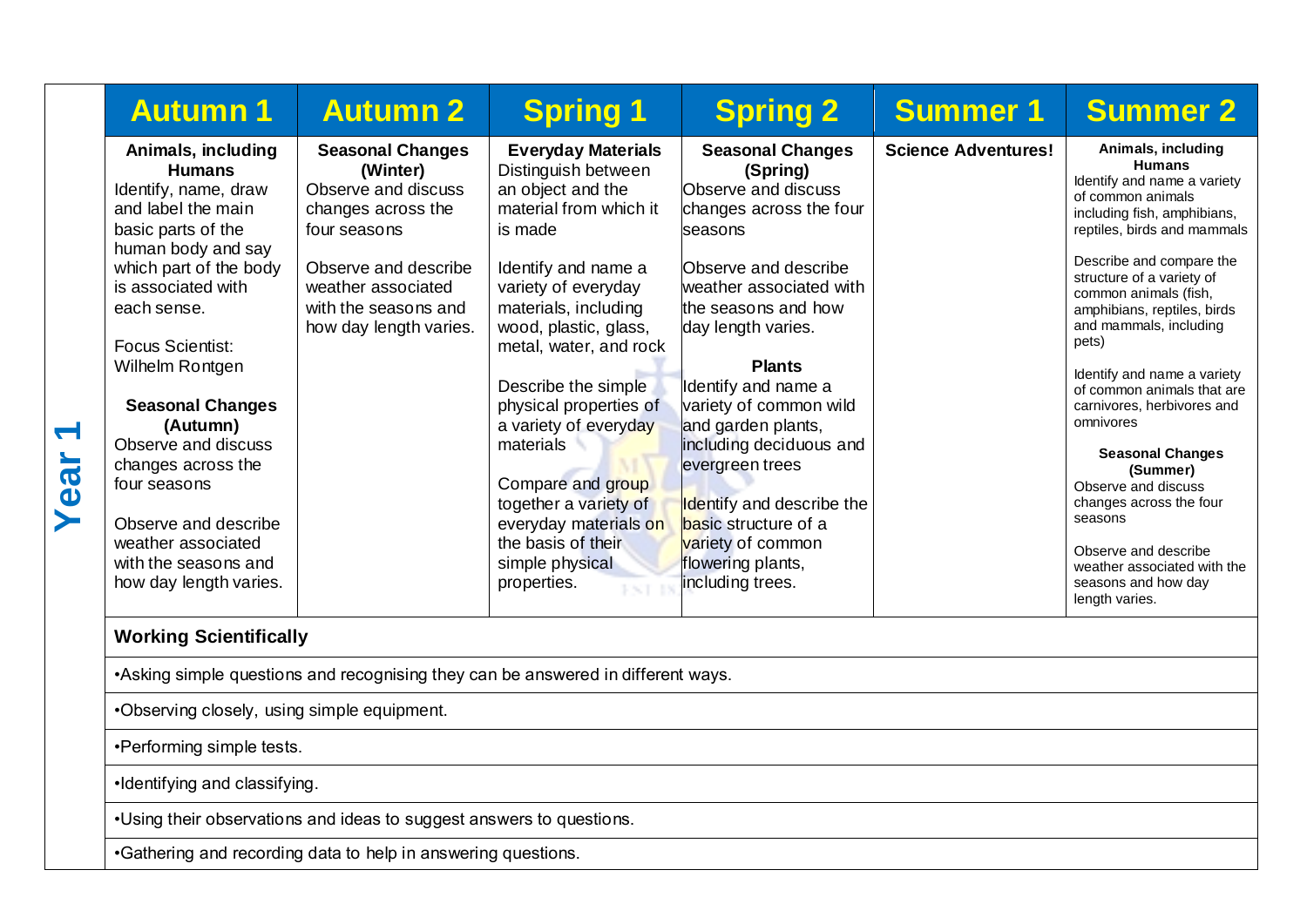|                     | <b>Autumn1</b>                                                                                                                                                                                                                                                                                                                                                                                                                                        | <b>Autumn 2</b>                                                                                                                                                              | <b>Spring 1</b>                                                                                                                                                                                                                                                                                                                                                                                                                                                                                                                                                                                 | <b>Spring 2</b>                                                                                                                                                                                                | <b>Summer 1</b>            | <b>Summer 2</b>                                                                                                                                                                                                                                                                                                                                                                                 |  |  |  |  |  |
|---------------------|-------------------------------------------------------------------------------------------------------------------------------------------------------------------------------------------------------------------------------------------------------------------------------------------------------------------------------------------------------------------------------------------------------------------------------------------------------|------------------------------------------------------------------------------------------------------------------------------------------------------------------------------|-------------------------------------------------------------------------------------------------------------------------------------------------------------------------------------------------------------------------------------------------------------------------------------------------------------------------------------------------------------------------------------------------------------------------------------------------------------------------------------------------------------------------------------------------------------------------------------------------|----------------------------------------------------------------------------------------------------------------------------------------------------------------------------------------------------------------|----------------------------|-------------------------------------------------------------------------------------------------------------------------------------------------------------------------------------------------------------------------------------------------------------------------------------------------------------------------------------------------------------------------------------------------|--|--|--|--|--|
| $\mathbf N$<br>Year | <b>Uses of Everyday</b><br><b>Materials</b><br>identify and compare<br>the suitability of a<br>variety of everyday<br>materials, including<br>wood, metal, plastic,<br>glass, brick, rock,<br>paper and cardboard<br>for particular uses<br>find out how the<br>shapes of solid objects<br>made from some<br>materials can be<br>changed by<br>squashing, bending,<br>twisting and stretching.<br><b>Focus Scientist:</b><br><b>Charles Macintosh</b> | <b>Living Things and</b><br>their Habitats<br>Explore and compare<br>the differences<br>between things that<br>are living, dead, and<br>things that have never<br>been alive | <b>Living Things and</b><br>their Habitats<br>Identify that most living<br>things live in habitats<br>to which they are<br>suited and describe<br>how different habitats<br>provide for the basic<br>needs of different<br>kinds of animals and<br>plants, and how they<br>depend on each other<br>Identify and name a<br>variety of plants and<br>animals in their<br>habitats, including<br>micro-habitats<br>Describe how animals<br>obtain their food from plants<br>and other animals, using<br>the idea of a simple food<br>chain, and identify and<br>name different sources of<br>food. | <b>Plants</b><br>Observe and describe<br>how seeds and bulbs<br>grow into mature plants<br>Find out and describe<br>how plants need water,<br>light and a suitable<br>temperature to grow and<br>stay healthy. | <b>Science Adventures!</b> | Animals, including<br><b>Humans</b><br>Notice that animals,<br>including humans,<br>have offspring which<br>grow into adults<br>Find out about and<br>describe the basic<br>needs of animals,<br>including humans, for<br>survival (water, food<br>and air)<br>Describe the<br>importance for humans<br>of exercise, eating the<br>right amounts of<br>different types of food,<br>and hygiene. |  |  |  |  |  |
|                     |                                                                                                                                                                                                                                                                                                                                                                                                                                                       | <b>Working Scientifically</b>                                                                                                                                                |                                                                                                                                                                                                                                                                                                                                                                                                                                                                                                                                                                                                 |                                                                                                                                                                                                                |                            |                                                                                                                                                                                                                                                                                                                                                                                                 |  |  |  |  |  |
|                     |                                                                                                                                                                                                                                                                                                                                                                                                                                                       |                                                                                                                                                                              | •Asking simple questions and recognising they can be answered in different ways.                                                                                                                                                                                                                                                                                                                                                                                                                                                                                                                |                                                                                                                                                                                                                |                            |                                                                                                                                                                                                                                                                                                                                                                                                 |  |  |  |  |  |
|                     | •Observing closely, using simple equipment.                                                                                                                                                                                                                                                                                                                                                                                                           |                                                                                                                                                                              |                                                                                                                                                                                                                                                                                                                                                                                                                                                                                                                                                                                                 |                                                                                                                                                                                                                |                            |                                                                                                                                                                                                                                                                                                                                                                                                 |  |  |  |  |  |
|                     |                                                                                                                                                                                                                                                                                                                                                                                                                                                       | •Performing simple tests.                                                                                                                                                    |                                                                                                                                                                                                                                                                                                                                                                                                                                                                                                                                                                                                 |                                                                                                                                                                                                                |                            |                                                                                                                                                                                                                                                                                                                                                                                                 |  |  |  |  |  |
|                     | ·Identifying and classifying.                                                                                                                                                                                                                                                                                                                                                                                                                         |                                                                                                                                                                              |                                                                                                                                                                                                                                                                                                                                                                                                                                                                                                                                                                                                 |                                                                                                                                                                                                                |                            |                                                                                                                                                                                                                                                                                                                                                                                                 |  |  |  |  |  |
|                     |                                                                                                                                                                                                                                                                                                                                                                                                                                                       | . Using their observations and ideas to suggest answers to questions.                                                                                                        |                                                                                                                                                                                                                                                                                                                                                                                                                                                                                                                                                                                                 |                                                                                                                                                                                                                |                            |                                                                                                                                                                                                                                                                                                                                                                                                 |  |  |  |  |  |
|                     |                                                                                                                                                                                                                                                                                                                                                                                                                                                       | •Gathering and recording data to help in answering questions.                                                                                                                |                                                                                                                                                                                                                                                                                                                                                                                                                                                                                                                                                                                                 |                                                                                                                                                                                                                |                            |                                                                                                                                                                                                                                                                                                                                                                                                 |  |  |  |  |  |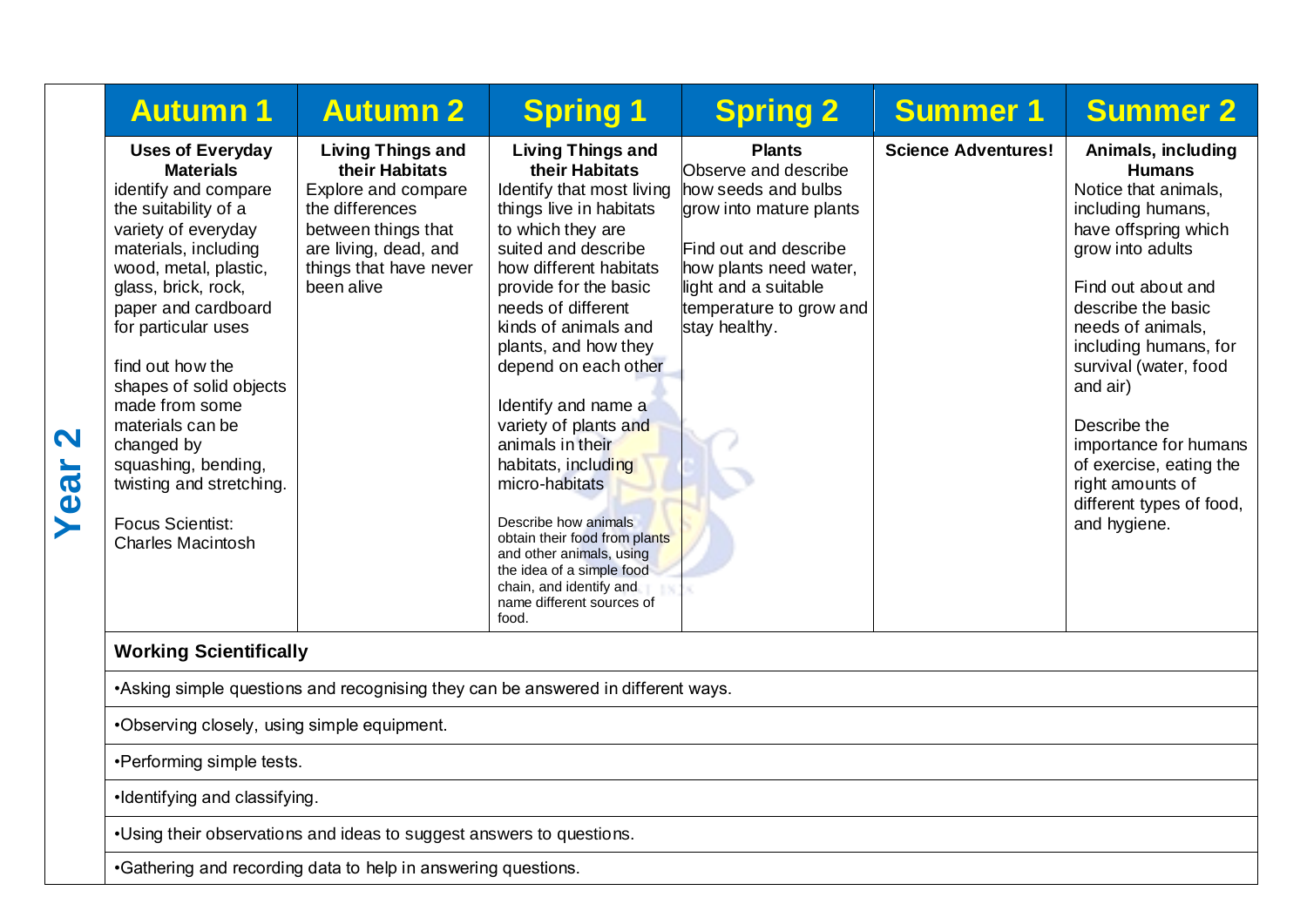## **National Curriculum – Lower Key stage 2 – Year 3 and 4**

The principal focus of science teaching in lower key stage 2 is to enable pupils to broaden their scientific view of the world around them. They should do this through exploring, talking about, testing and developing ideas about everyday phenomena and the relationships between living things and familiar environments, and by beginning to develop their ideas about functions, relationships and interactions. They should ask their own questions about what they observe and make some decisions about which types of scientific enquiry are likely to be the best ways of answering them, including observing changes over time, noticing patterns, grouping and classifying things, carrying out simple comparative and fair tests and finding things out using secondary sources of information. They should draw simple conclusions and use some scientific language, first, to talk about and, later, to write about what they have found out.

'Working scientifically' is described separately at the beginning of the programme of study, but must always be taught through and clearly related to substantive science content in the programme of study. Throughout the notes and guidance, examples show how scientific methods and skills might be linked to specific elements of the content.

Pupils should read and spell scientific vocabulary correctly and with confidence, using their growing word reading and spelling knowledge.

|           | <b>Autumn 1</b>                                                                                                                                                                                                                                                                                                                                                                                                                                              | <b>Autumn 2</b>                                                                                                                                                                                                                                                                                                                             | <b>Spring 1</b>                                                                                                                                                                                                                                                                                                                                                                                      | <b>Spring 2</b>                                                                                                                                                                                                                                                                                                                                                   | <b>Summer 1</b>            | <b>Summer 2</b>                                                                                                                                                                                                                                                                                                                                                                                                                                                                                                   |
|-----------|--------------------------------------------------------------------------------------------------------------------------------------------------------------------------------------------------------------------------------------------------------------------------------------------------------------------------------------------------------------------------------------------------------------------------------------------------------------|---------------------------------------------------------------------------------------------------------------------------------------------------------------------------------------------------------------------------------------------------------------------------------------------------------------------------------------------|------------------------------------------------------------------------------------------------------------------------------------------------------------------------------------------------------------------------------------------------------------------------------------------------------------------------------------------------------------------------------------------------------|-------------------------------------------------------------------------------------------------------------------------------------------------------------------------------------------------------------------------------------------------------------------------------------------------------------------------------------------------------------------|----------------------------|-------------------------------------------------------------------------------------------------------------------------------------------------------------------------------------------------------------------------------------------------------------------------------------------------------------------------------------------------------------------------------------------------------------------------------------------------------------------------------------------------------------------|
| S<br>Year | <b>Forces and Magnets</b><br>Compare how things<br>move on different<br>surfaces<br>Observe that some<br>forces need contact<br>between two objects,<br>but magnetic forces<br>can act at a distance<br>Predict whether two<br>magnets will attract or<br>repel each other,<br>depending on which<br>poles are facing<br>observe how they<br>attract some materials<br>and not others<br>compare and group<br>together a variety of<br>everyday materials on | <b>Rocks</b><br>Compare and group<br>together different kinds<br>of rocks on the basis of<br>their appearance and<br>simple physical<br>properties<br>Describe in simple<br>terms how fossils are<br>formed when things<br>that have lived are<br>trapped within rock<br>Recognise that soils<br>are made from rocks<br>and organic matter. | Light<br>Recognise that they<br>need light in order to<br>see things and that<br>dark is the absence of<br>light<br>Notice that light is<br>reflected from surfaces<br>Recognise that light<br>from the sun can be<br>dangerous and that<br>there are ways to<br>protect their eyes<br>Recognise that<br>shadows are formed<br>when the light from a<br>light source is blocked<br>by a solid object | Animals, including<br><b>Humans</b><br>Identify that animals,<br>including humans,<br>need the right types<br>and amount of<br>nutrition, and that they<br>cannot make their own<br>food; they get nutrition<br>from what they eat<br>Identify that humans<br>and some other<br>animals have<br>skeletons and muscles<br>for support, protection<br>and movement. | <b>Science Adventures!</b> | <b>Plants</b><br>Identify and describe the<br>functions of different<br>parts of flowering plants:<br>roots, stem/trunk, leaves<br>and flowers<br>Explore the requirements<br>of plants for life and<br>growth (air, light, water,<br>nutrients from soil, and<br>room to grow) and how<br>they vary from plant to<br>plant<br>Investigate the way in<br>which water is<br>transported within plants<br>Explore the part that<br>flowers play in the life<br>cycle of flowering plants,<br>including pollination, |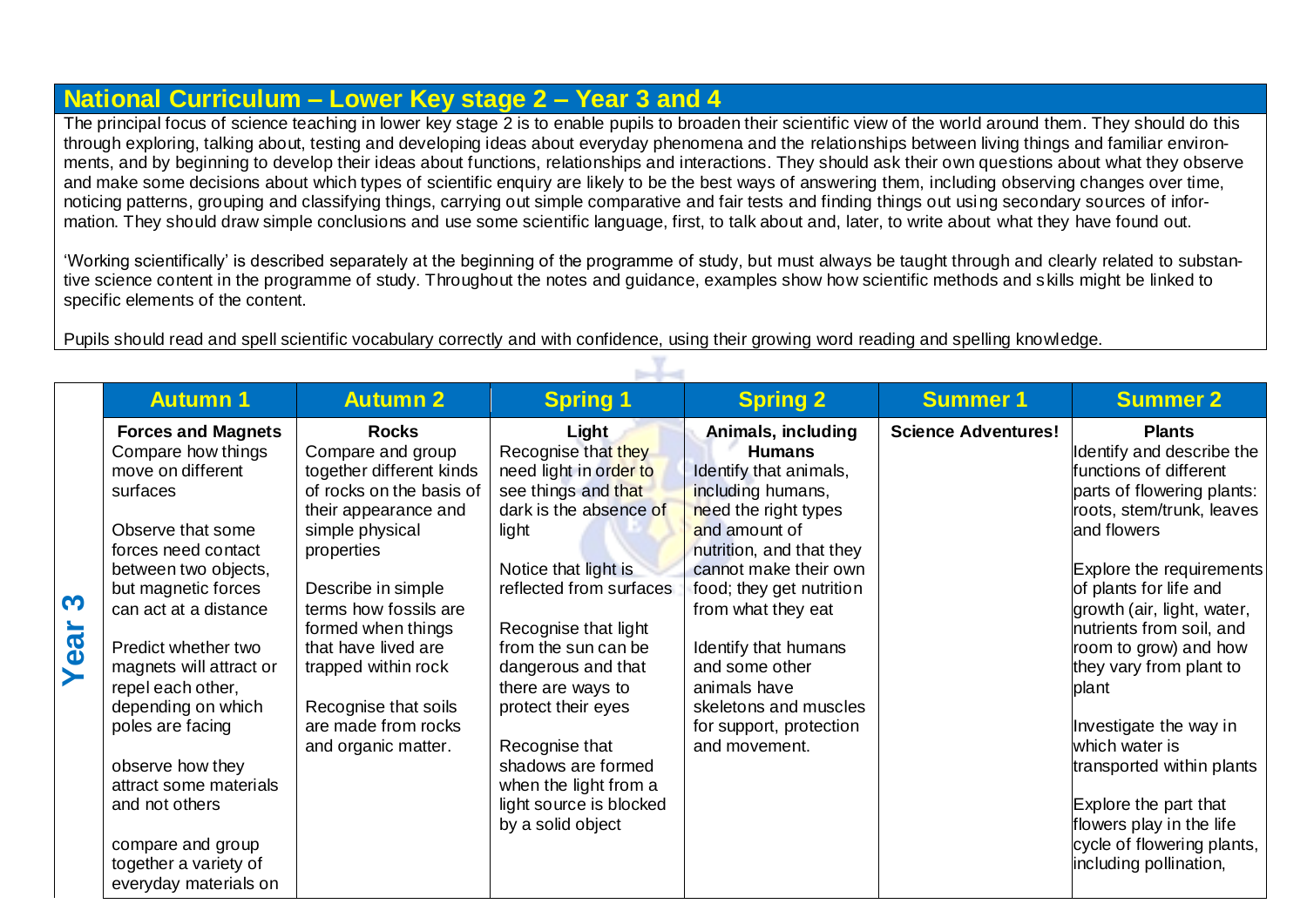| the basis of whether<br>they are attracted to a<br>magnet, and identify<br>some magnetic                                                                      |                                                  | Find patterns in the<br>way that the size of<br>shadows change. |  |                         |                   |                              | seed formation and seed<br>dispersal. |  |  |
|---------------------------------------------------------------------------------------------------------------------------------------------------------------|--------------------------------------------------|-----------------------------------------------------------------|--|-------------------------|-------------------|------------------------------|---------------------------------------|--|--|
| materials.                                                                                                                                                    |                                                  |                                                                 |  |                         |                   |                              |                                       |  |  |
| <b>Focus Scientist: Isaac</b><br>Newton                                                                                                                       |                                                  |                                                                 |  |                         |                   |                              |                                       |  |  |
|                                                                                                                                                               |                                                  |                                                                 |  |                         |                   |                              |                                       |  |  |
|                                                                                                                                                               |                                                  |                                                                 |  |                         |                   |                              |                                       |  |  |
| <b>Working Scientifically</b>                                                                                                                                 |                                                  |                                                                 |  |                         |                   |                              |                                       |  |  |
| Asking relevant questions and using different types of scientific enquires to answer them.                                                                    |                                                  |                                                                 |  |                         |                   |                              |                                       |  |  |
| Setting up                                                                                                                                                    |                                                  |                                                                 |  |                         |                   |                              |                                       |  |  |
| Simple practical enquiries                                                                                                                                    |                                                  | Comparative tests                                               |  |                         | <b>Fair tests</b> |                              |                                       |  |  |
| •Making Systematic and careful observations and where appropriate, take accurate measurements using standard units, using a range of equipment<br>including - |                                                  |                                                                 |  |                         |                   |                              |                                       |  |  |
| Thermometers                                                                                                                                                  |                                                  |                                                                 |  | Dataloggers             |                   |                              |                                       |  |  |
|                                                                                                                                                               | Answering questions in a variety of ways         |                                                                 |  |                         |                   |                              |                                       |  |  |
| Gathering information                                                                                                                                         |                                                  | Recording information                                           |  | Classifying information |                   | Presenting data              |                                       |  |  |
| Record findings using -                                                                                                                                       |                                                  |                                                                 |  |                         |                   |                              |                                       |  |  |
| Simple scientific language                                                                                                                                    |                                                  | Labelled diagrams Drawings                                      |  | Keys                    | <b>Bar charts</b> |                              | <b>Tables</b>                         |  |  |
| . Report on findings from enquiries using results and conclusions -                                                                                           |                                                  |                                                                 |  |                         |                   |                              |                                       |  |  |
| Written explanations                                                                                                                                          |                                                  | Oral explanations                                               |  | <b>Displays</b>         |                   | Presentation                 |                                       |  |  |
|                                                                                                                                                               | Using results to draw simple conclusions -       |                                                                 |  |                         |                   |                              |                                       |  |  |
| Make predictions for new values                                                                                                                               |                                                  | Suggest improvements                                            |  |                         |                   | Raise further questions      |                                       |  |  |
|                                                                                                                                                               | Related to simple scientific ideas and process - |                                                                 |  |                         |                   |                              |                                       |  |  |
| Identify differences                                                                                                                                          |                                                  | Identify changes                                                |  |                         |                   | <b>Identify similarities</b> |                                       |  |  |
|                                                                                                                                                               | Using straightforward scientific evidence to -   |                                                                 |  |                         |                   |                              |                                       |  |  |
| Answer questions                                                                                                                                              | Support their finding                            |                                                                 |  |                         |                   |                              |                                       |  |  |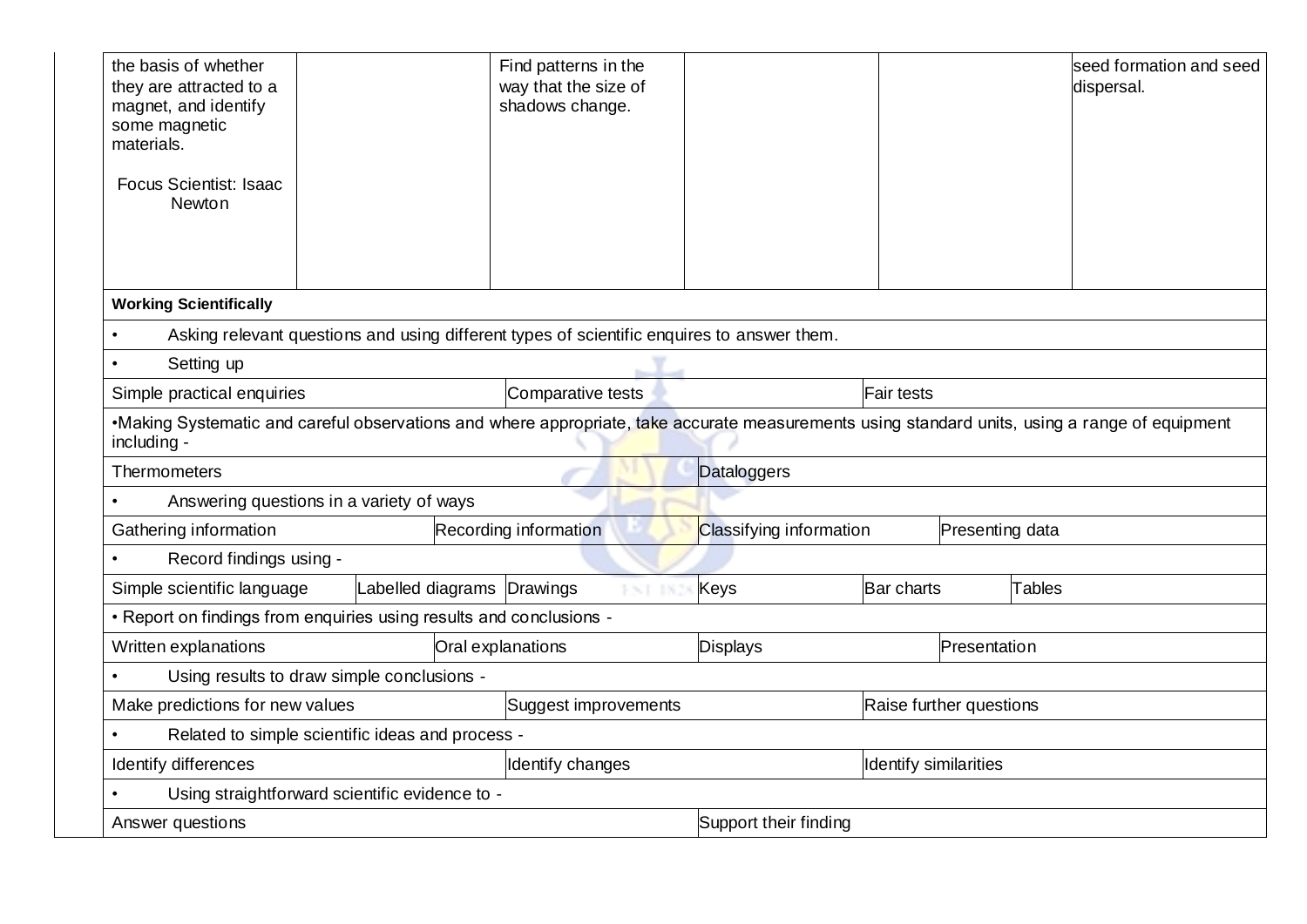| <b>Autumn1</b>                                                                                                                                                                                                                                                                                                                                                                                                                                                             | <b>Autumn 2</b>                                                                                                                                                                                                                                                                                                                                                                                                                                                                                                                                                                                                                                                                                                                                                                                                                                                                                                                                                                                                                                                                                                                                                                                                      | <b>Spring 1</b>                                                                                                                                            | <b>Spring 2</b>                                                                                                                                                                                                                                                                                                                                                              |                   | <b>Summer 1</b>            |        | <b>Summer 2</b>                                                                                                                                                                                                                                                                                                                                                                                                                                                        |  |  |
|----------------------------------------------------------------------------------------------------------------------------------------------------------------------------------------------------------------------------------------------------------------------------------------------------------------------------------------------------------------------------------------------------------------------------------------------------------------------------|----------------------------------------------------------------------------------------------------------------------------------------------------------------------------------------------------------------------------------------------------------------------------------------------------------------------------------------------------------------------------------------------------------------------------------------------------------------------------------------------------------------------------------------------------------------------------------------------------------------------------------------------------------------------------------------------------------------------------------------------------------------------------------------------------------------------------------------------------------------------------------------------------------------------------------------------------------------------------------------------------------------------------------------------------------------------------------------------------------------------------------------------------------------------------------------------------------------------|------------------------------------------------------------------------------------------------------------------------------------------------------------|------------------------------------------------------------------------------------------------------------------------------------------------------------------------------------------------------------------------------------------------------------------------------------------------------------------------------------------------------------------------------|-------------------|----------------------------|--------|------------------------------------------------------------------------------------------------------------------------------------------------------------------------------------------------------------------------------------------------------------------------------------------------------------------------------------------------------------------------------------------------------------------------------------------------------------------------|--|--|
| <b>States of Matter</b><br>Compare and group<br>materials together,<br>according to whether they<br>are solids, liquids or gases<br>Observe that some<br>materials change state<br>when they are heated or<br>cooled, and measure or<br>research the temperature at<br>which this happens in<br>degrees Celsius (°C)<br>Identify the part played by<br>evaporation and<br>condensation in the water<br>cycle and associate the rate<br>of evaporation with<br>temperature. | <b>Electricity</b><br>Sound<br>Identify how sounds are<br>Identify common appliances<br>made, associating some of<br>that run on electricity<br>them with something<br>vibrating<br>Construct a simple series<br>electrical circuit, identifying<br>Recognise that vibrations<br>and naming its basic parts,<br>from sounds travel through<br>including cells, wires, bulbs,<br>a medium to the ear<br>switches and buzzers<br>Find patterns between the<br>Identify whether or not a<br>pitch of a sound and<br>lamp will light in a simple<br>features of the object that<br>series circuit, based on<br>produced it<br>whether or not the lamp is<br>part of a complete loop with<br>Find patterns between the<br>a battery<br>volume of a sound and the<br>Recognise that a switch<br>strength of the vibrations<br>opens and closes a circuit<br>that produced it<br>and associate this with<br>Recognise that sounds get<br>whether or not a lamp lights<br>fainter as the distance from<br>in a simple series circuit<br>the sound source increases.<br>Recognise some common<br>conductors and insulators,<br>and associate metals with<br>being good conductors.<br><b>Focus Scientist: Samuel</b><br>Morse |                                                                                                                                                            | Animals, including<br><b>Humans</b><br>To describe the simple<br>functions of the basic parts<br>of the digestive system in<br>humans and understand<br>their special functions<br>Identify the different types of<br>teeth in humans and their<br>simple functions<br>Construct and interpret a<br>variety of food chains,<br>identifying producers,<br>predators and prey. |                   | <b>Science Adventures!</b> |        | <b>Living Things and their</b><br><b>Habitats</b><br>Recognise that living things<br>can be grouped in a variety of<br>ways<br>Explore and use classification<br>keys to help group, identify<br>and name a variety of living<br>things (including animals and<br>flowering plants and non-<br>flowering plants) in their local<br>and wider environment<br>Recognise that environments<br>can change and that this can<br>sometimes pose dangers to<br>living things. |  |  |
| <b>Working Scientifically</b>                                                                                                                                                                                                                                                                                                                                                                                                                                              |                                                                                                                                                                                                                                                                                                                                                                                                                                                                                                                                                                                                                                                                                                                                                                                                                                                                                                                                                                                                                                                                                                                                                                                                                      |                                                                                                                                                            |                                                                                                                                                                                                                                                                                                                                                                              |                   |                            |        |                                                                                                                                                                                                                                                                                                                                                                                                                                                                        |  |  |
|                                                                                                                                                                                                                                                                                                                                                                                                                                                                            |                                                                                                                                                                                                                                                                                                                                                                                                                                                                                                                                                                                                                                                                                                                                                                                                                                                                                                                                                                                                                                                                                                                                                                                                                      | Asking relevant questions and using different types of scientific enquires to answer them.                                                                 |                                                                                                                                                                                                                                                                                                                                                                              |                   |                            |        |                                                                                                                                                                                                                                                                                                                                                                                                                                                                        |  |  |
| Setting up<br>$\bullet$                                                                                                                                                                                                                                                                                                                                                                                                                                                    |                                                                                                                                                                                                                                                                                                                                                                                                                                                                                                                                                                                                                                                                                                                                                                                                                                                                                                                                                                                                                                                                                                                                                                                                                      |                                                                                                                                                            |                                                                                                                                                                                                                                                                                                                                                                              |                   |                            |        |                                                                                                                                                                                                                                                                                                                                                                                                                                                                        |  |  |
| Simple practical enquiries                                                                                                                                                                                                                                                                                                                                                                                                                                                 |                                                                                                                                                                                                                                                                                                                                                                                                                                                                                                                                                                                                                                                                                                                                                                                                                                                                                                                                                                                                                                                                                                                                                                                                                      | Comparative tests                                                                                                                                          |                                                                                                                                                                                                                                                                                                                                                                              | Fair tests        |                            |        |                                                                                                                                                                                                                                                                                                                                                                                                                                                                        |  |  |
|                                                                                                                                                                                                                                                                                                                                                                                                                                                                            |                                                                                                                                                                                                                                                                                                                                                                                                                                                                                                                                                                                                                                                                                                                                                                                                                                                                                                                                                                                                                                                                                                                                                                                                                      | •Making Systematic and careful observations and where appropriate, take accurate measurements using standard units, using a range of equipment including - |                                                                                                                                                                                                                                                                                                                                                                              |                   |                            |        |                                                                                                                                                                                                                                                                                                                                                                                                                                                                        |  |  |
| Thermometers                                                                                                                                                                                                                                                                                                                                                                                                                                                               | Dataloggers                                                                                                                                                                                                                                                                                                                                                                                                                                                                                                                                                                                                                                                                                                                                                                                                                                                                                                                                                                                                                                                                                                                                                                                                          |                                                                                                                                                            |                                                                                                                                                                                                                                                                                                                                                                              |                   |                            |        |                                                                                                                                                                                                                                                                                                                                                                                                                                                                        |  |  |
| $\bullet$                                                                                                                                                                                                                                                                                                                                                                                                                                                                  | Answering questions in a variety of ways                                                                                                                                                                                                                                                                                                                                                                                                                                                                                                                                                                                                                                                                                                                                                                                                                                                                                                                                                                                                                                                                                                                                                                             |                                                                                                                                                            |                                                                                                                                                                                                                                                                                                                                                                              |                   |                            |        |                                                                                                                                                                                                                                                                                                                                                                                                                                                                        |  |  |
| Gathering information                                                                                                                                                                                                                                                                                                                                                                                                                                                      |                                                                                                                                                                                                                                                                                                                                                                                                                                                                                                                                                                                                                                                                                                                                                                                                                                                                                                                                                                                                                                                                                                                                                                                                                      | Recording information                                                                                                                                      | Classifying information                                                                                                                                                                                                                                                                                                                                                      |                   | Presenting data            |        |                                                                                                                                                                                                                                                                                                                                                                                                                                                                        |  |  |
| Record findings using -                                                                                                                                                                                                                                                                                                                                                                                                                                                    |                                                                                                                                                                                                                                                                                                                                                                                                                                                                                                                                                                                                                                                                                                                                                                                                                                                                                                                                                                                                                                                                                                                                                                                                                      |                                                                                                                                                            |                                                                                                                                                                                                                                                                                                                                                                              |                   |                            |        |                                                                                                                                                                                                                                                                                                                                                                                                                                                                        |  |  |
| Simple scientific language                                                                                                                                                                                                                                                                                                                                                                                                                                                 | Labelled diagrams                                                                                                                                                                                                                                                                                                                                                                                                                                                                                                                                                                                                                                                                                                                                                                                                                                                                                                                                                                                                                                                                                                                                                                                                    | Drawings                                                                                                                                                   | <b>Keys</b>                                                                                                                                                                                                                                                                                                                                                                  | <b>Bar charts</b> |                            | Tables |                                                                                                                                                                                                                                                                                                                                                                                                                                                                        |  |  |

**Year 4**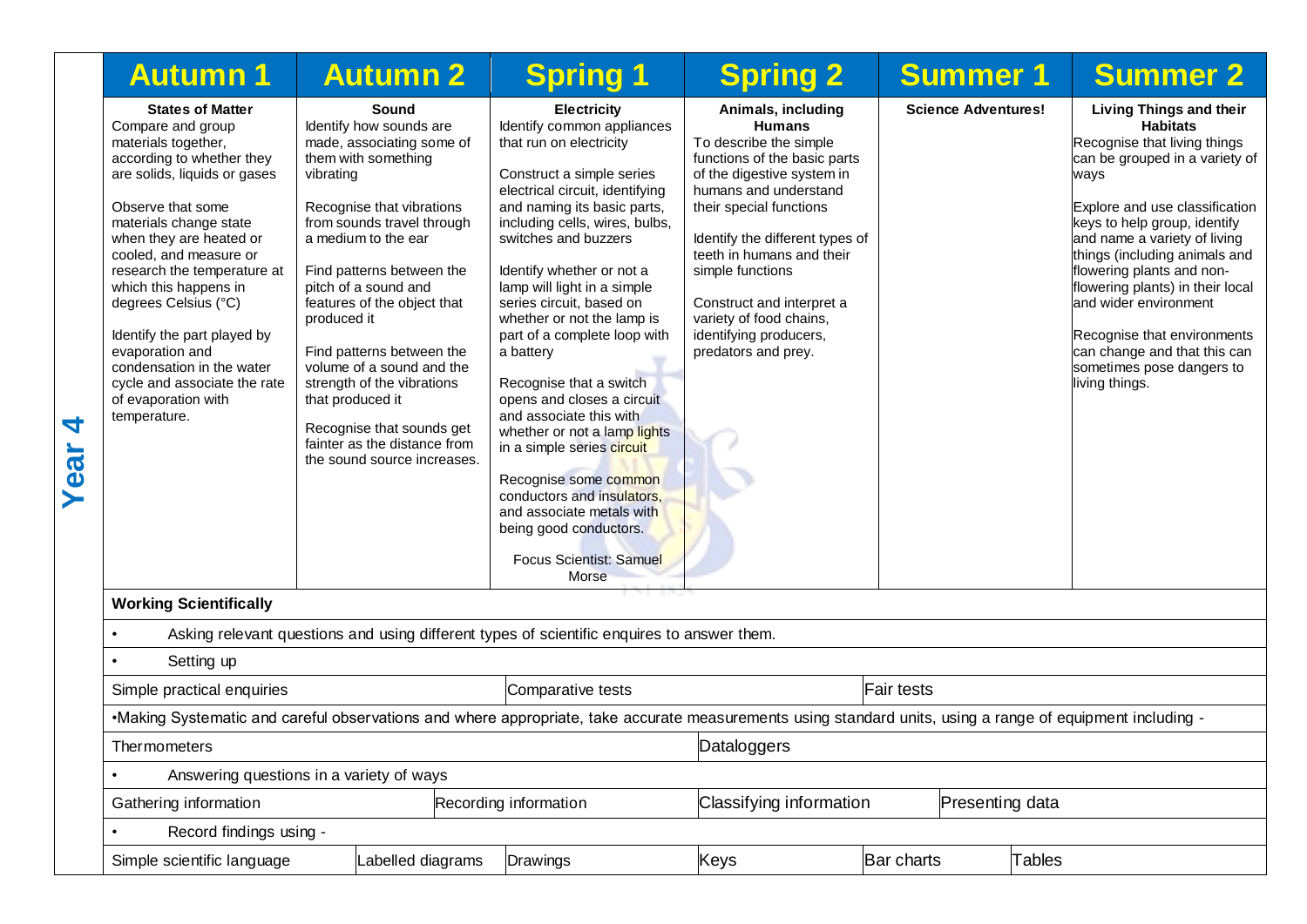|                                                  | • Report on findings from enquiries using results and conclusions - |                  |                         |                              |                     |  |  |  |  |
|--------------------------------------------------|---------------------------------------------------------------------|------------------|-------------------------|------------------------------|---------------------|--|--|--|--|
| Written explanations                             | Oral explanations                                                   |                  | <b>Displays</b>         |                              | <b>Presentation</b> |  |  |  |  |
| Using results to draw simple conclusions -       |                                                                     |                  |                         |                              |                     |  |  |  |  |
| Make predictions for new values                  | Suggest improvements                                                |                  | Raise further questions |                              |                     |  |  |  |  |
| Related to simple scientific ideas and process - |                                                                     |                  |                         |                              |                     |  |  |  |  |
| Identify differences                             |                                                                     | Identify changes |                         | <b>Identify similarities</b> |                     |  |  |  |  |
| Using straightforward scientific evidence to -   |                                                                     |                  |                         |                              |                     |  |  |  |  |
| Answer questions                                 |                                                                     |                  | Support their finding   |                              |                     |  |  |  |  |

## **National Curriculum – Upper Key stage 2 – Year 5 and 6**

The principal focus of science teaching in upper key stage 2 is to enable pupils to develop a deeper understanding of a wide range of scientific ideas. They should do this through exploring and talking about their ideas; asking their own questions about scientific phenomena; and analysing functions, relationships and interactions more systematically. At upper key stage 2, they should encounter more abstract ideas and begin to recognise how these ideas help them to understand and predict how the world operates. They should also begin to recognise that scientific ideas change and develop over time. They should select the most appropriate ways to answer science questions using different types of scientific enquiry, including observing changes over different periods of time, noticing patterns, grouping and classifying things, carrying out comparative and fair tests and finding things out using a wide range of secondary sources of information. Pupils should draw conclusions based on their data and observations, use evidence to justify their ideas, and use their scientific knowledge and understanding to explain their findings.

'Working and thinking scientifically' is described separately at the beginning of the programme of study, but must always be taught through and clearly related to substantive science content in the programme of study. Throughout the notes and guidance, examples show how scientific methods and skills might be linked to specific elements of the content.

Pupils should read, spell and pronounce scientific vocabulary correctly.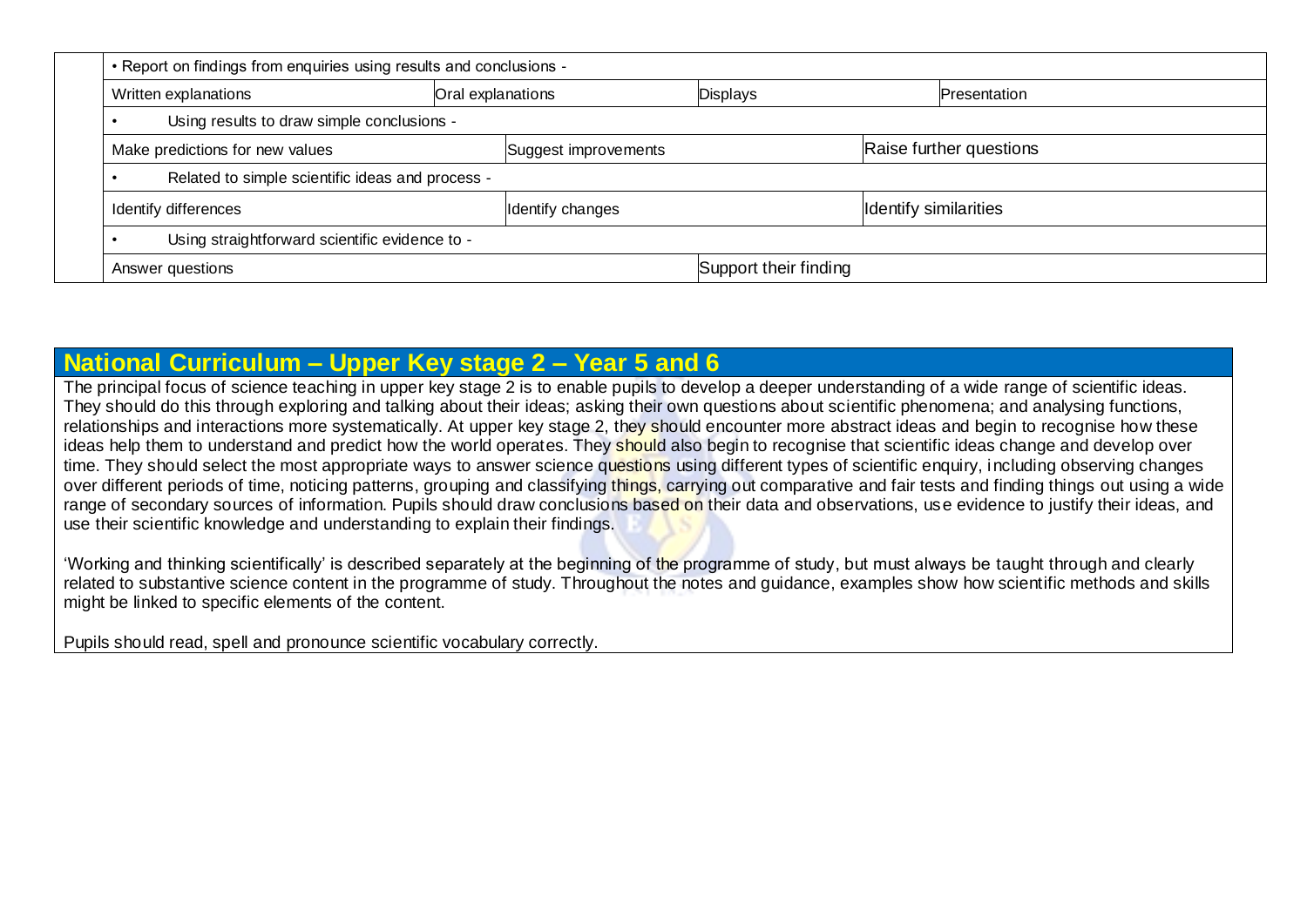|                   | <b>Autumn1</b>                                                                                                                                                                                                                                                                                                                                                                                              | <b>Autumn 2</b>                                                                                                                                                                                                                                                                                                                                                                                                                                                                                                                                                                                                                                                             | <b>Spring 1</b>                                                                                                                                                                                                                                                                                                                                                                                                                                                                                                                                                    | <b>Spring 2</b>                                                                                                                                                                                                                                                                     | <b>Summer 1</b>            | <b>Summer 2</b>                                                                                                                                                                                                                                                                                                                                                                                                                                                                                                    |
|-------------------|-------------------------------------------------------------------------------------------------------------------------------------------------------------------------------------------------------------------------------------------------------------------------------------------------------------------------------------------------------------------------------------------------------------|-----------------------------------------------------------------------------------------------------------------------------------------------------------------------------------------------------------------------------------------------------------------------------------------------------------------------------------------------------------------------------------------------------------------------------------------------------------------------------------------------------------------------------------------------------------------------------------------------------------------------------------------------------------------------------|--------------------------------------------------------------------------------------------------------------------------------------------------------------------------------------------------------------------------------------------------------------------------------------------------------------------------------------------------------------------------------------------------------------------------------------------------------------------------------------------------------------------------------------------------------------------|-------------------------------------------------------------------------------------------------------------------------------------------------------------------------------------------------------------------------------------------------------------------------------------|----------------------------|--------------------------------------------------------------------------------------------------------------------------------------------------------------------------------------------------------------------------------------------------------------------------------------------------------------------------------------------------------------------------------------------------------------------------------------------------------------------------------------------------------------------|
| <b>10</b><br>Year | <b>Forces</b><br>Explore and explain<br>unsupported objects<br>falling towards the<br>Earth because of the<br>force of gravity<br>Explore and identify<br>the effects of air<br>resistance, water<br>resistance and friction,<br>that act between<br>moving surfaces<br>Recognise that some<br>mechanisms, including<br>levers, pulleys and<br>gears, allow a smaller<br>force to have a greater<br>effect. | <b>Properties and Changes</b><br>in Materials<br>Compare and group<br>together everyday<br>materials on the basis of<br>their properties, including<br>their hardness, solubility,<br>transparency, conductivity<br>(electrical and thermal),<br>and response to magnets<br>Give reasons, based on<br>evidence from<br>comparative and fair<br>tests, for the particular<br>uses of everyday<br>materials, including<br>metals, wood and plastic<br>Observe and explain that<br>some changes result in<br>the formation of new<br>materials (usually<br>irreversible), including<br>changes associated with<br>burning and the action of<br>acid on bicarbonate of<br>soda. | <b>Properties and</b><br><b>Changes in Materials</b><br>Know that some<br>materials will dissolve in<br>liquid to form a solution,<br>and describe how to<br>recover a substance<br>from a solution<br>Use knowledge of<br>solids, liquids and<br>gases to decide how<br>mixtures might be<br>separated, including<br>through filtering, sieving<br>and evaporating<br>Demonstrate that<br>dissolving, mixing and<br>changes of state are<br>reversible changes<br>Animals, including<br><b>Humans</b><br>Describe the changes<br>as humans develop to<br>old age. | <b>Living Things and their</b><br><b>Habitats</b><br>Describe the differences<br>in the life cycles of a<br>mammal, an amphibian,<br>an insect and a bird<br>Describe the life process<br>of reproduction in some<br>plants and animals.<br><b>Focus Scientist: Jane</b><br>Goodall | <b>Science Adventures!</b> | <b>Earth and Space</b><br>Describe the<br>movement of the<br>Earth, and other<br>planets, relative to the<br>Sun (a star) in the<br>solar system<br>Describe the<br>movement of the<br>Moon relative to the<br>Earth<br>Describe the Sun,<br>Earth and Moon as<br>approximately<br>spherical bodies<br>Use the idea of the<br>Earth's rotation to<br>explain day and night<br>and the apparent<br>movement of the sun<br>across the sky (use a<br>model to explain).<br><b>Focus Scientist:</b><br>Galileo Galilei |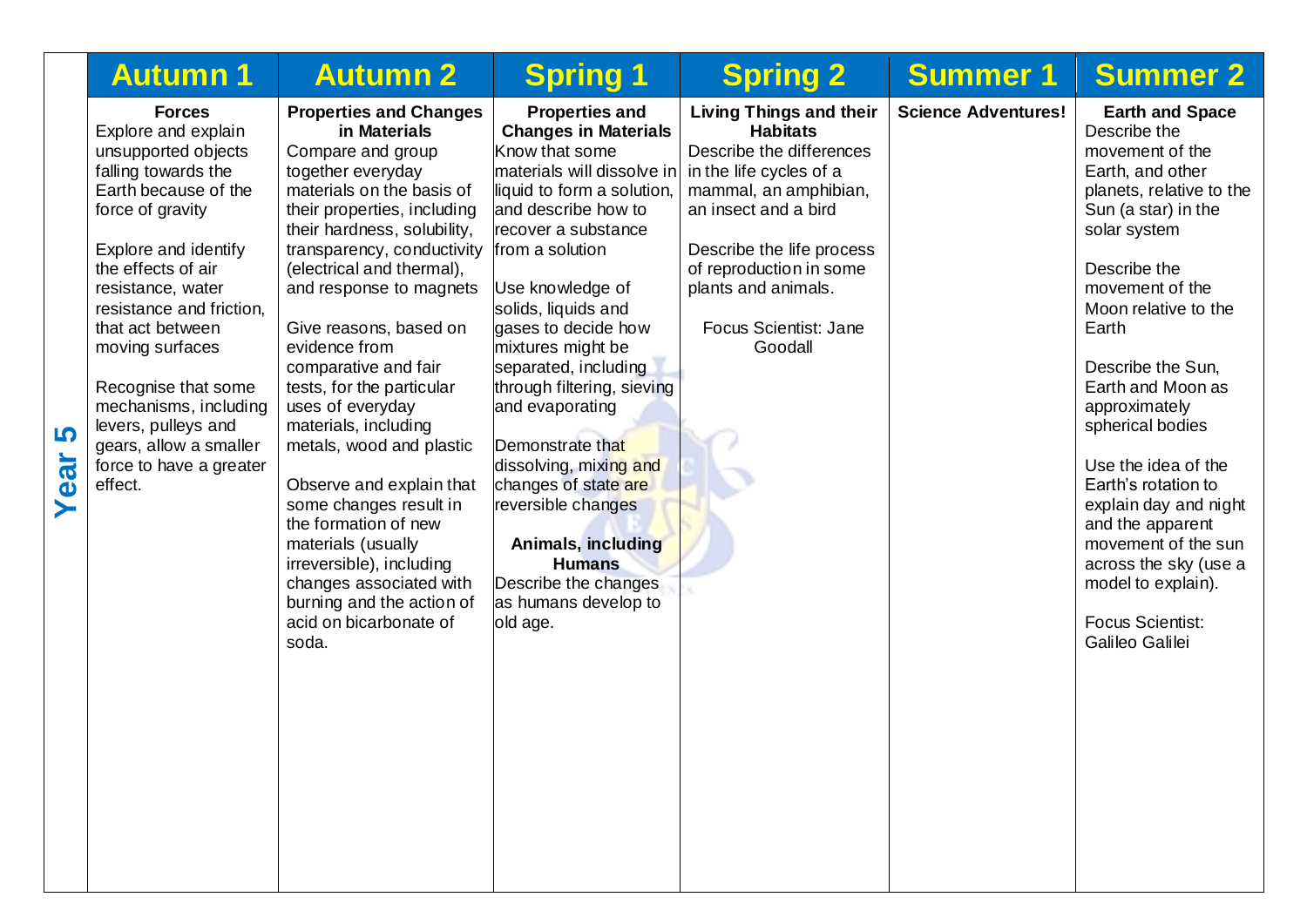| <b>Working Scientifically</b>                                                               |                        |                                                                                                                                       |                         |                |                  |                               |  |  |  |  |
|---------------------------------------------------------------------------------------------|------------------------|---------------------------------------------------------------------------------------------------------------------------------------|-------------------------|----------------|------------------|-------------------------------|--|--|--|--|
|                                                                                             |                        | Planning different types of scientific enquiries to answer questions, including recognising and controlling variables where necessary |                         |                |                  |                               |  |  |  |  |
| Using a range of scientific equipment, with increasing accuracy and precision               |                        |                                                                                                                                       |                         |                |                  |                               |  |  |  |  |
| Take repeat readings as appropriate<br>Take measurements                                    |                        |                                                                                                                                       |                         |                |                  |                               |  |  |  |  |
| Record data and results with increasing complexity using -                                  |                        |                                                                                                                                       |                         |                |                  |                               |  |  |  |  |
| Scientific<br>diagrams and<br>labels                                                        | Classification<br>keys | <b>Tables</b>                                                                                                                         |                         | Scatter graphs | <b>Bar Graph</b> | Line graph                    |  |  |  |  |
|                                                                                             |                        | Using test results to make predictions to set up further comparative and fair tests.                                                  |                         |                |                  |                               |  |  |  |  |
|                                                                                             |                        | Reporting and presenting findings from enquiries including -                                                                          |                         |                |                  |                               |  |  |  |  |
| Conclusions                                                                                 |                        |                                                                                                                                       | Causal<br>relationships | Explanations   |                  | Degree of trust in<br>results |  |  |  |  |
| In written and oral forms such as                                                           |                        |                                                                                                                                       |                         |                |                  |                               |  |  |  |  |
| <b>Displays</b><br>Other presentations                                                      |                        |                                                                                                                                       |                         |                |                  |                               |  |  |  |  |
| Identifying scientific evidence that has been used to support and refute ideas or arguments |                        |                                                                                                                                       |                         |                |                  |                               |  |  |  |  |
|                                                                                             |                        |                                                                                                                                       |                         |                |                  |                               |  |  |  |  |

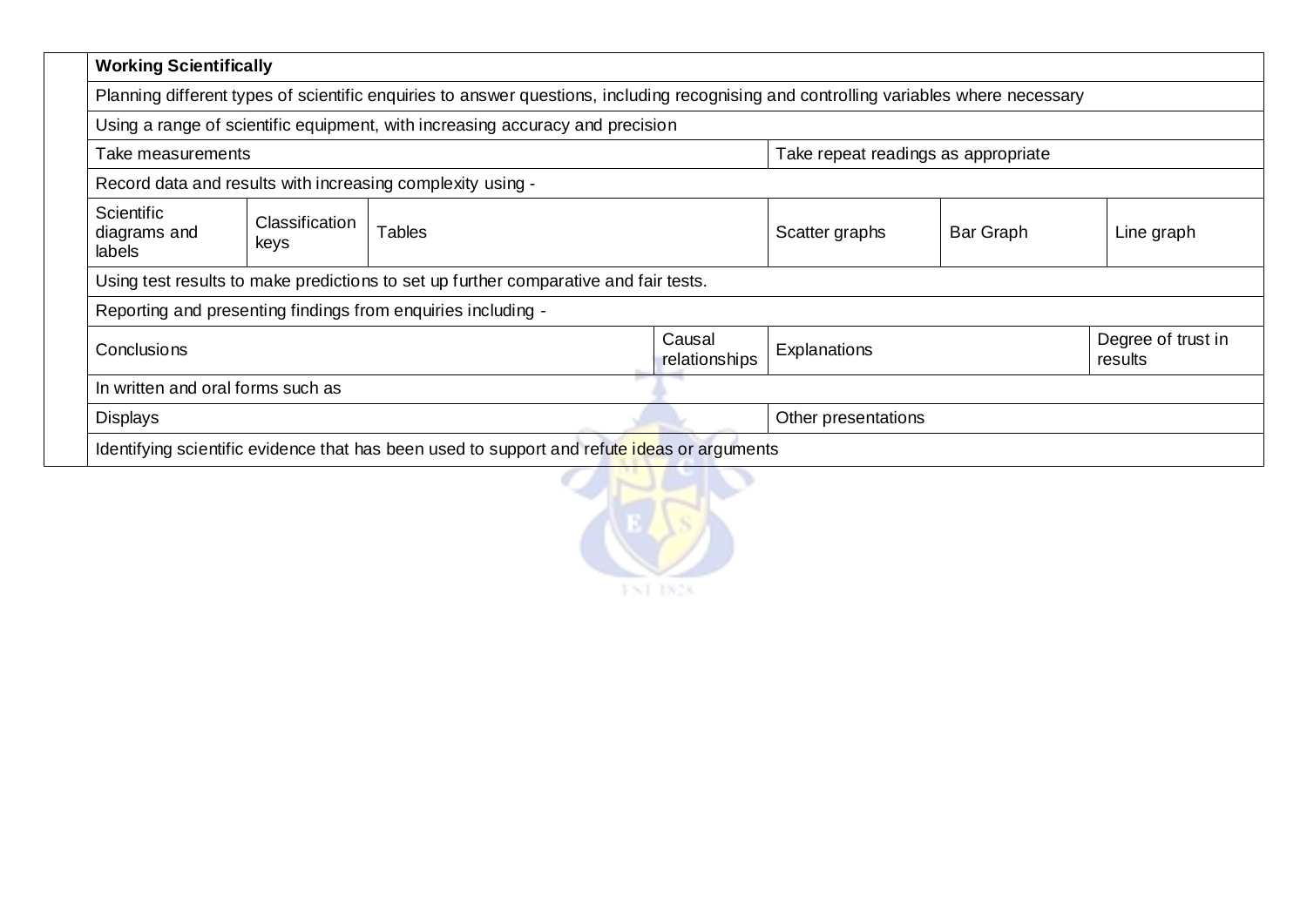|                   | <b>Autumn1</b>                                                                                                                                                                                                                                                                                                                                                                                                                                                                                                                                                                                                 | <b>Autumn 2</b>                                                                                                                                                                                                                                                                                                                                                                                                             |      | <b>Spring 1</b>                                                                                                                                                                                                                                                                                                                                                                                                                                                                                                                   |           | <b>Spring 2</b>                                                                                                                                                                                                                                                                                                                                                                                        | <b>Summer 1</b>            |                      | <b>Summer 2</b>                                                                                                                                                                                                                                                                                                                                                                                                |
|-------------------|----------------------------------------------------------------------------------------------------------------------------------------------------------------------------------------------------------------------------------------------------------------------------------------------------------------------------------------------------------------------------------------------------------------------------------------------------------------------------------------------------------------------------------------------------------------------------------------------------------------|-----------------------------------------------------------------------------------------------------------------------------------------------------------------------------------------------------------------------------------------------------------------------------------------------------------------------------------------------------------------------------------------------------------------------------|------|-----------------------------------------------------------------------------------------------------------------------------------------------------------------------------------------------------------------------------------------------------------------------------------------------------------------------------------------------------------------------------------------------------------------------------------------------------------------------------------------------------------------------------------|-----------|--------------------------------------------------------------------------------------------------------------------------------------------------------------------------------------------------------------------------------------------------------------------------------------------------------------------------------------------------------------------------------------------------------|----------------------------|----------------------|----------------------------------------------------------------------------------------------------------------------------------------------------------------------------------------------------------------------------------------------------------------------------------------------------------------------------------------------------------------------------------------------------------------|
| $\bullet$<br>Year | <b>Evolution and</b><br><b>Inheritance</b><br>Recognise that living<br>things have changed<br>over time and that<br>fossils provide<br>information about living<br>things that inhabited<br>the Earth millions of<br>years ago<br>Recognise that living<br>things produce<br>offspring of the same<br>kind, but normally<br>offspring vary and are<br>not identical to their<br>parents<br>Identify how animals<br>and plants are adapted<br>to suit their<br>environment in different<br>ways and that<br>adaptation may lead to<br>evolution<br><b>Focus Scientist:</b><br>Charles Darwin and<br>Mary Anning | <b>Living Things and</b><br>their Habitats<br>Describe how living<br>things are classified<br>into broad groups<br>according to common<br>observable<br>characteristics and<br>based on similarities<br>and differences,<br>including micro-<br>organisms, plants and<br>animals<br>Give reasons for<br>classifying plants and<br>animals based on<br>specific characteristics.<br><b>Focus Scientist: Rachel</b><br>Carson | eyes | Light<br>Recognise that light<br>appears to travel in<br>straight lines<br>Use the idea that light<br>travels in straight lines<br>to explain that objects<br>are seen because they<br>give out or reflect light<br>into the eye<br>Explain that we see<br>things because light<br>travels from light<br>sources to our eyes or<br>from light sources to<br>objects and then to our<br>Use the idea that light<br>travels in straight lines<br>to explain why<br>shadows have the<br>same shape as the<br>objects that cast them. | and blood | Animal, including<br><b>Humans</b><br>Identify and name the<br>main parts of the<br>human circulatory<br>system, and describe<br>the functions of the<br>heart, blood vessels<br>Recognise the impact<br>of diet, exercise, drugs<br>and lifestyle on the way<br>their bodies function<br>Describe the ways in<br>which nutrients and<br>water are transported<br>within animals,<br>including humans. | <b>Science Adventures!</b> | switches<br>diagram. | <b>Electricity</b><br>Associate the brightness<br>of a lamp or the volume<br>of a buzzer with the<br>number and voltage of<br>cells used in the circuit<br>Compare and give<br>reasons for variations in<br>how components<br>function, including the<br>brightness of bulbs, the<br>loudness of buzzers and<br>the on/off position of<br>Use recognised symbols<br>when representing a<br>simple circuit in a |
|                   | <b>Working Scientifically</b>                                                                                                                                                                                                                                                                                                                                                                                                                                                                                                                                                                                  |                                                                                                                                                                                                                                                                                                                                                                                                                             |      |                                                                                                                                                                                                                                                                                                                                                                                                                                                                                                                                   |           |                                                                                                                                                                                                                                                                                                                                                                                                        |                            |                      |                                                                                                                                                                                                                                                                                                                                                                                                                |
|                   |                                                                                                                                                                                                                                                                                                                                                                                                                                                                                                                                                                                                                | Planning different types of scientific enquiries to answer questions, including recognising and controlling variables where necessary<br>Using a range of scientific equipment, with increasing accuracy and precision                                                                                                                                                                                                      |      |                                                                                                                                                                                                                                                                                                                                                                                                                                                                                                                                   |           |                                                                                                                                                                                                                                                                                                                                                                                                        |                            |                      |                                                                                                                                                                                                                                                                                                                                                                                                                |
|                   | Take measurements                                                                                                                                                                                                                                                                                                                                                                                                                                                                                                                                                                                              |                                                                                                                                                                                                                                                                                                                                                                                                                             |      |                                                                                                                                                                                                                                                                                                                                                                                                                                                                                                                                   |           | Take repeat readings as appropriate                                                                                                                                                                                                                                                                                                                                                                    |                            |                      |                                                                                                                                                                                                                                                                                                                                                                                                                |
|                   |                                                                                                                                                                                                                                                                                                                                                                                                                                                                                                                                                                                                                | Record data and results with increasing complexity using -                                                                                                                                                                                                                                                                                                                                                                  |      |                                                                                                                                                                                                                                                                                                                                                                                                                                                                                                                                   |           |                                                                                                                                                                                                                                                                                                                                                                                                        |                            |                      |                                                                                                                                                                                                                                                                                                                                                                                                                |
|                   | Scientific diagrams and<br>labels                                                                                                                                                                                                                                                                                                                                                                                                                                                                                                                                                                              | <b>Classification keys</b>                                                                                                                                                                                                                                                                                                                                                                                                  |      | Tables                                                                                                                                                                                                                                                                                                                                                                                                                                                                                                                            |           | Scatter graphs                                                                                                                                                                                                                                                                                                                                                                                         | <b>Bar Graph</b>           |                      | Line graph                                                                                                                                                                                                                                                                                                                                                                                                     |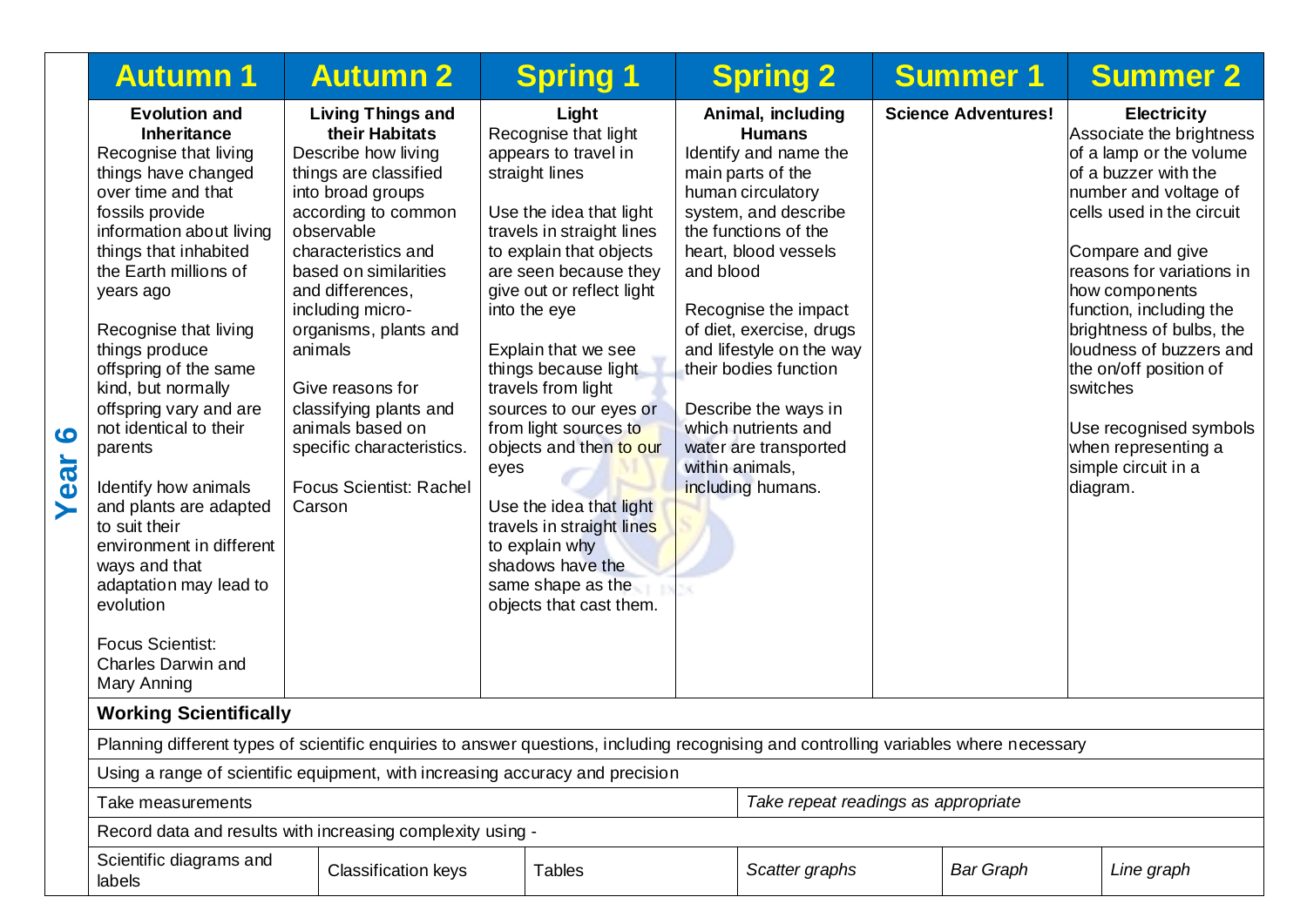|                                                                                             | Using test results to make predictions to set up further comparative and fair tests. |                     |                            |  |  |  |
|---------------------------------------------------------------------------------------------|--------------------------------------------------------------------------------------|---------------------|----------------------------|--|--|--|
|                                                                                             | Reporting and presenting findings from enquiries including -                         |                     |                            |  |  |  |
| Conclusions                                                                                 | Causal relationships                                                                 | Explanations        | Degree of trust in results |  |  |  |
| In written and oral forms such as                                                           |                                                                                      |                     |                            |  |  |  |
| <b>Displays</b>                                                                             |                                                                                      | Other presentations |                            |  |  |  |
| Identifying scientific evidence that has been used to support and refute ideas or arguments |                                                                                      |                     |                            |  |  |  |

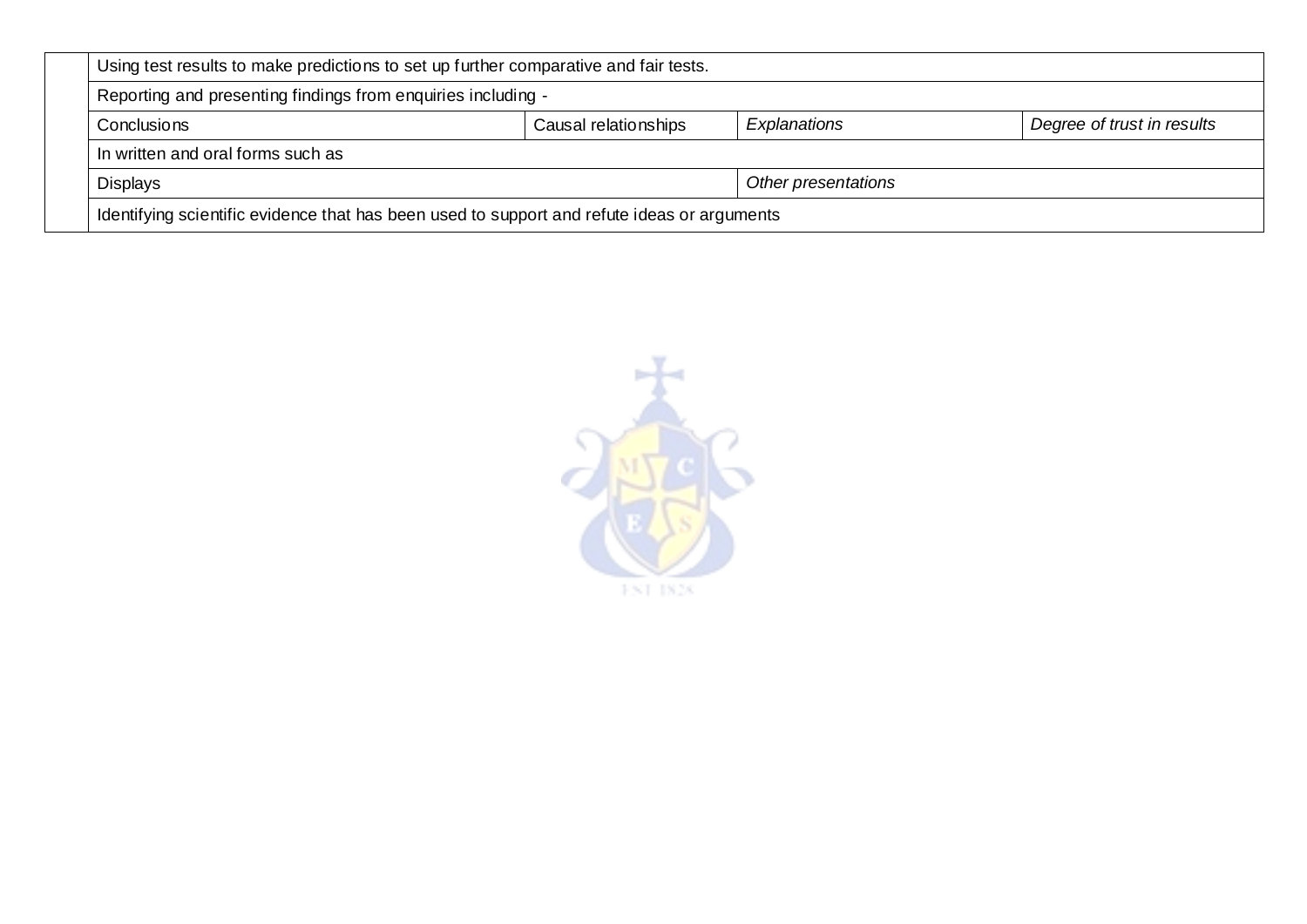|             | <b>Science - Subject Specific Vocabulary Children should confidently</b>                                                                                                                                                                                                                            |                                                                                                                                                                                                                                                                          |                                                                                                                                                                                                                                      |                                                                                                                                                                                       |                                                                                                                                                                                                                                                                                           |                                                                                                                                              |
|-------------|-----------------------------------------------------------------------------------------------------------------------------------------------------------------------------------------------------------------------------------------------------------------------------------------------------|--------------------------------------------------------------------------------------------------------------------------------------------------------------------------------------------------------------------------------------------------------------------------|--------------------------------------------------------------------------------------------------------------------------------------------------------------------------------------------------------------------------------------|---------------------------------------------------------------------------------------------------------------------------------------------------------------------------------------|-------------------------------------------------------------------------------------------------------------------------------------------------------------------------------------------------------------------------------------------------------------------------------------------|----------------------------------------------------------------------------------------------------------------------------------------------|
|             |                                                                                                                                                                                                                                                                                                     |                                                                                                                                                                                                                                                                          |                                                                                                                                                                                                                                      | understand and use                                                                                                                                                                    |                                                                                                                                                                                                                                                                                           |                                                                                                                                              |
|             | The subject specific vocabulary listed links to the units outlined in the Science National Curriculum. Children should be explicitly taught<br>to confidently understand and use this vocabulary. Teachers should also model, and promote the use of, vocabulary learnt in previous<br>year groups. |                                                                                                                                                                                                                                                                          |                                                                                                                                                                                                                                      |                                                                                                                                                                                       |                                                                                                                                                                                                                                                                                           |                                                                                                                                              |
| <b>EYFS</b> | <b>Human Lifecycle</b><br>Babies, toddler,<br>children, teenager,<br>adult and change.<br><b>Frog and Butterfly</b><br><b>Lifecycles</b><br>Egg, cocoon,<br>chrysalis, hatch,<br>butterfly, change,<br>frogspawn, tadpole,<br>froglet, frog, legs<br>and pond.                                      | Animal habitats and<br>camouflage<br>Animals, farm, desert<br>jungle, rainforest, arc-<br>tic, ocean, camou-<br>flage, habitat, fur,<br>skin, pattern, claws,<br>fins, tusks, trunk, tail,<br>hooves, a range of<br>common animal<br>names and names for<br>their young. | <b>Floating &amp; sinking</b><br>and materials<br>Materials, wood, plas-<br>tic, glass, metal, pa-<br>per, bendy, stretchy,<br>hard, soft, strong,<br>tough, rough, float,<br>sink, heavy and light.                                 | <b>Plants</b><br>Leaves/ leaf, flower,<br>seed, root, water, soil<br>sun, pot, grow, light<br>and names of com-<br>mon fruit and vegeta-<br>bles.                                     | <b>Autumn</b><br>Autumn, change, sea-<br>son, leaf, autumnal<br>colours, tree, conker,<br>berries, fern cone, hi-<br>bernation and fall.                                                                                                                                                  | <b>Environmental Im-</b><br>pact<br>Recycling, reuse, pa-<br>per, glass, plastic,<br>compost, tin, metal,<br>plastic pollution and<br>ocean. |
| Year        | Animals, including<br><b>Humans</b><br>Fish, amphibians,<br>birds, mammals,<br>reptiles, scales,<br>feathers, wing, tail,<br>claw, fin, beak,<br>carnivores,<br>herbivores,<br>omnivores, the 5<br>senses and names<br>of a range of body<br>parts.                                                 |                                                                                                                                                                                                                                                                          | <b>Everyday Materials</b><br>Object, material,<br>water, rock, brick,<br>paper, fabrics, elastic,<br>cardboard, rubber,<br>wool, clay, stiff,<br>waterproof,<br>absorbent, tear, shiny,<br>dull, see through and<br>not see through. | <b>Plants</b><br>Blossom, petal, fruit,<br>berry, bulb, trunk,<br>branch, stem, bark,<br>vegetable, deciduous,<br>garden plants, and<br>names of common<br>flowers and<br>vegetables. | <b>Seasonal Changes</b><br>Season, spring,<br>summer, autumn,<br>winter, weather,<br>hot/warm, cold/cool,<br>evergreen, wild plants, sunny, cloudy, windy,<br>rainy, snowing, hailing<br>sleet, frost, fog, icy,<br>rainbow, thunder,<br>lightning, storm, light,<br>dark, day and night. |                                                                                                                                              |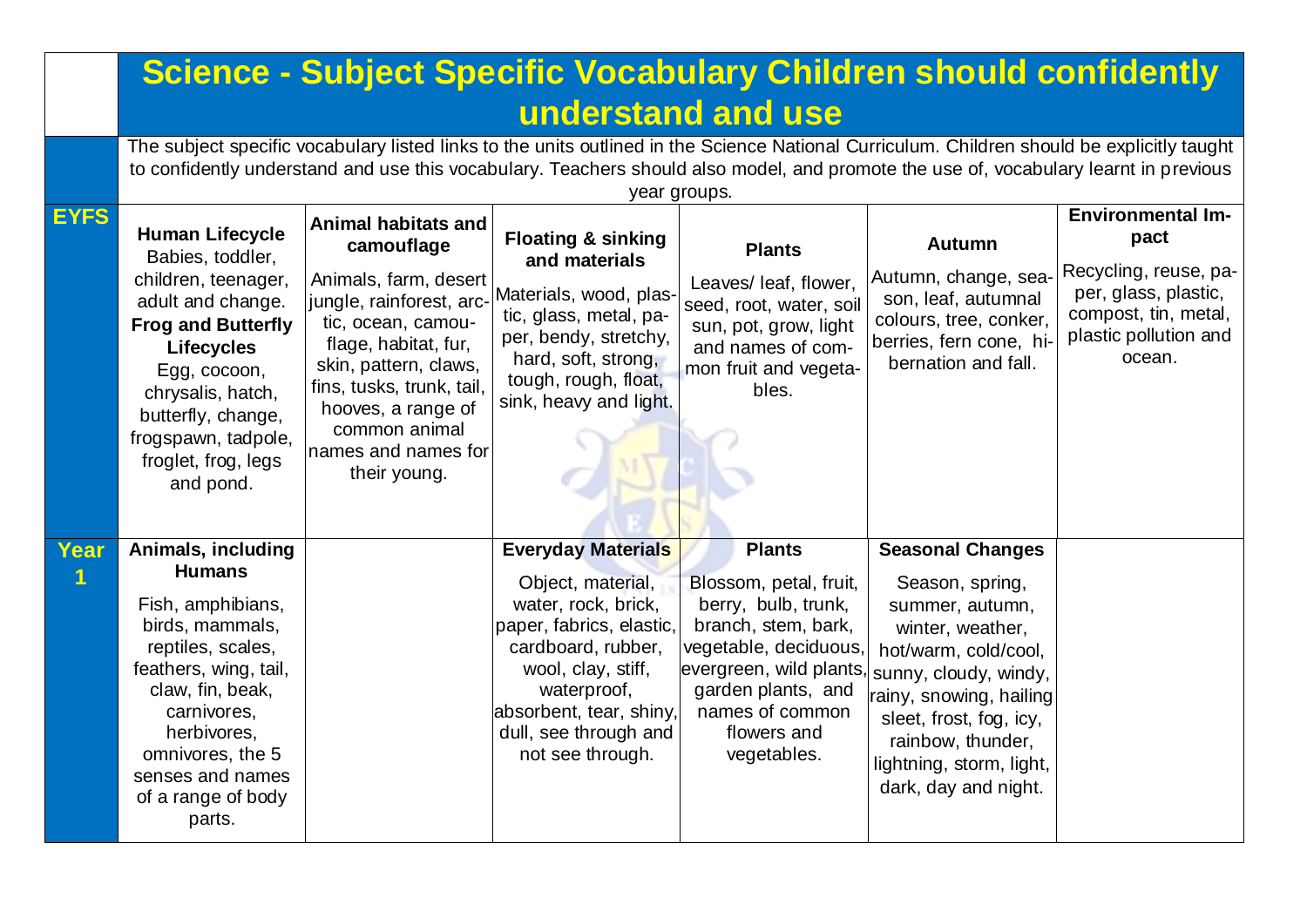| rear                    | Animals, including                  | <b>Living Things and</b>                      | <b>Use of Everyday</b>    | <b>Plants</b>                                 |                         |                           |
|-------------------------|-------------------------------------|-----------------------------------------------|---------------------------|-----------------------------------------------|-------------------------|---------------------------|
| $\overline{\mathbf{2}}$ | <b>Humans</b>                       | <b>Their Habitats</b>                         | <b>Materials</b>          |                                               |                         |                           |
|                         | Offspring, life                     | Living, dead, never                           | Suitable, unsuitable,     | Fully grown, water,<br>light, damp, wet, dry, |                         |                           |
|                         | cycles, babies,                     | been alive, move,                             | rigid, flexible,          | dark, light, hot/warm,                        |                         |                           |
|                         | young, grow,                        | grow, feed, offspring,                        | reflective, non-          | cold/cool, comparative                        |                         |                           |
|                         | change, adults,                     | babies, young, names reflective, transparent, |                           | adjectives (e.g.                              |                         |                           |
|                         | older, younger,                     | of local habitats,                            | opaque, translucent,      | hotter), grow, healthy,                       |                         |                           |
|                         | baby, toddler, child,               | names of                                      | push, pull, twist,        | shoot, seedling,                              |                         |                           |
|                         | teenager,                           | microhabitats, dry,                           | squash, bend,             | germination, wither,                          |                         |                           |
|                         | reproduce, basic                    | damp/wet, dark, light,                        | squeeze and stretch.      | die, dry, soil and                            |                         |                           |
|                         | needs, water, food,                 | hot/war, cold/cool, use                       |                           | earth.                                        |                         |                           |
|                         | air, breathing,                     | of comparative                                |                           |                                               |                         |                           |
|                         | survival, exercise,                 | adjectives (e.g.                              |                           |                                               |                         |                           |
|                         | hygiene, healthy,                   | hotter), suitable, basic                      |                           |                                               |                         |                           |
|                         | medicine, food                      | needs, food chain and                         |                           |                                               |                         |                           |
|                         | groups and                          | shelter.                                      |                           |                                               |                         |                           |
|                         | examples of food for                |                                               |                           |                                               |                         |                           |
|                         | those groups,                       |                                               |                           |                                               |                         |                           |
|                         |                                     |                                               |                           | <b>Plants</b>                                 |                         |                           |
| Year                    | Animals, including<br><b>Humans</b> |                                               | <b>Rocks</b>              |                                               | Light                   | <b>Forces and Magnets</b> |
| $3\phantom{a}$          |                                     |                                               | Stone, pebble,            | Blossom, nutrients,                           | Light source, names     | Force, push, pull,        |
|                         | Nutrients, nutrition,               |                                               | boulder, soil, names      | fertiliser, temperature,                      | of various light        | magnetic, magnet,         |
|                         | carbohydrates,                      |                                               | of types of soil fossils, | transported,                                  | sources, dark, reflect, | bar magnet, ring          |
|                         | protein, vitamins                   |                                               | grains, crystals, hard,   | pollination, seed                             | reflective, mirror,     | magnet, horse shoe        |
|                         | and minerals, fat,                  |                                               | soft, texture, absorb,    | formation and seed                            | shadow, block,          | magnet, attract, repel,   |
|                         | fibre, water,                       |                                               | marble, chalk, granite,   | dispersal.                                    | transparent, opaque     | iron, steel, non-         |
|                         | balanced diet,                      |                                               | sandstone and slate.      |                                               | and translucent         | magnetic, poles, north    |
|                         | skeleton, vertebrate,               |                                               |                           |                                               |                         | pole and south pole.      |
|                         | invertebrate,                       |                                               |                           |                                               |                         |                           |
|                         | endoskeleton,                       |                                               |                           |                                               |                         |                           |
|                         |                                     |                                               |                           |                                               |                         |                           |
|                         | exoskeleton,                        |                                               |                           |                                               |                         |                           |
|                         | support, protection,                |                                               |                           |                                               |                         |                           |
|                         | movement, skull,                    |                                               |                           |                                               |                         |                           |
|                         | muscles, ribs, spine,               |                                               |                           |                                               |                         |                           |
|                         | joints, bones and<br>tendons.       |                                               |                           |                                               |                         |                           |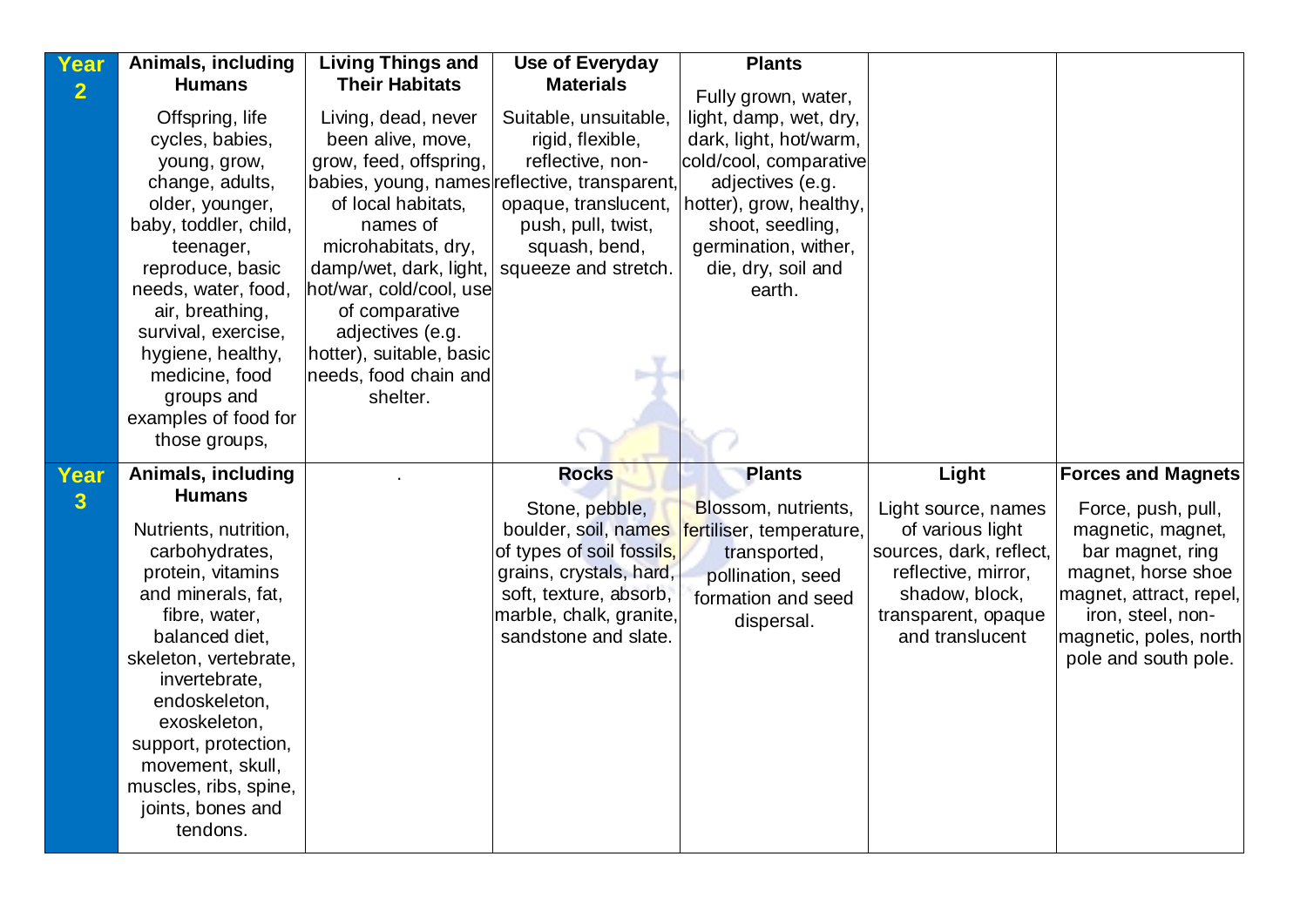| Year | Animals, including                      | <b>Living Things and</b>                       | <b>States of Matter</b>                  | <b>Sound</b>                                | <b>Electricity</b>                              |
|------|-----------------------------------------|------------------------------------------------|------------------------------------------|---------------------------------------------|-------------------------------------------------|
|      | <b>Humans</b>                           | their Habitats                                 |                                          |                                             |                                                 |
|      |                                         |                                                | States of matter, solid,                 | Sound source, noise,<br>vibration/ vibrate, | Appliances/ devices,<br>mains, plug, electrical |
|      | Teeth, canines,<br>incisor, molar, pre- | Classification keys,<br>classify, environment, | liquid, gas, powder,<br>grain, crystals, | travel, medium, solid,                      | circuit, complete                               |
|      | molar, saliva,                          | fish, amphibians,                              | changing state, ice,                     | liquid, gas, pitch, tune,                   | circuit, circuit                                |
|      | tongue, rip, tear,                      | reptiles, birds,                               | water, steam, water                      | high, low, volume,                          | diagram, circuit                                |
|      | chew, grind, cut,                       | mammals,                                       | vapour, heating,                         | loud, quiet, muffle,                        | symbol, components,                             |
|      | digestive system,                       | vertebrates,                                   | cooling, temperature,                    | fainter, insulation,                        | cell, battery, positive,                        |
|      | oesophagus,                             | invertebrates, names                           | degrees Celsius, melt,                   | instrument,                                 | negative, connect,                              |
|      | stomach, small                          | of some invertebrates                          | freeze, solidify,                        | percussion, strings,                        | loose connection.                               |
|      | intestine, large                        | and positive &                                 | melting point, molten,                   | brass, woodwind and                         | short circuit, wire,                            |
|      | intestine, rectum,                      | negative human                                 | boil, boiling point,                     | tuned instrument                            | crocodile clip, bulb,                           |
|      | anus, producer,                         | impact.                                        | evaporation/                             |                                             | switch, buzzer, motor,                          |
|      | consumer, predator                      |                                                | evaporate,                               |                                             | conductor, insulator,                           |
|      | and prey.                               |                                                | condensation/                            |                                             | metal, non-metal,                               |
|      |                                         |                                                | condense, water                          |                                             | bright and dim.                                 |
|      |                                         |                                                | cycle, precipitation                     |                                             |                                                 |
|      |                                         |                                                | and transpiration.                       |                                             |                                                 |
|      |                                         |                                                |                                          |                                             |                                                 |
|      |                                         |                                                |                                          |                                             |                                                 |
| Year | Animals, including                      | <b>Living Things and</b>                       | <b>Properties and</b>                    | <b>Earth and Space</b>                      | <b>Forces</b>                                   |
| 5    | <b>Humans</b>                           | their Habitats                                 | <b>Changes in</b>                        | Earth, planets, Sun,                        | Earth, fall, gravity, air                       |
|      | Puberty, gestation,                     | Life cycle,                                    | <b>Materials</b>                         | solar system, Moon,                         | resistance, water                               |
|      | foetus, fertilisation,                  | reproduction, sexual,                          | Solubility, electrical                   | names of the planets,                       | resistance, friction,                           |
|      | old age, life                           | asexual, mammal,                               | conductivity, thermal                    | celestial body,                             | moving surfaces,                                |
|      | expectancy,                             | amphibian, insect,                             | conductivity, melting,                   | sphere/spherical,                           | accelerate,                                     |
|      | adolescence,                            | bird, fish, reptile, eggs                      | dissolve, solution,                      | rotate/rotation, spin,                      | decelerate,                                     |
|      | adulthood and                           | and live young.                                | soluble, insoluble,                      | night, day, 'dwarf'                         | mechanisms, levers,                             |
|      | childhood.                              |                                                | solute, solvent,                         | planet, orbit, axis, tilt,                  | pulleys, gears, force                           |
|      |                                         |                                                | particle, mixture,                       | revolve, geocentric                         | and transfers                                   |
|      |                                         |                                                | filtering, sieving,                      | model, heliocentric                         |                                                 |
|      |                                         |                                                | evaporating,                             | model, shadow                               |                                                 |
|      |                                         |                                                | condensing,                              | clocks, sundials and                        |                                                 |
|      |                                         |                                                | reversible changes,                      | astronomical clocks.                        |                                                 |
|      |                                         |                                                | irreversible, burning,                   |                                             |                                                 |
|      |                                         |                                                | rusting and gas being                    |                                             |                                                 |
|      |                                         |                                                | given off.                               |                                             |                                                 |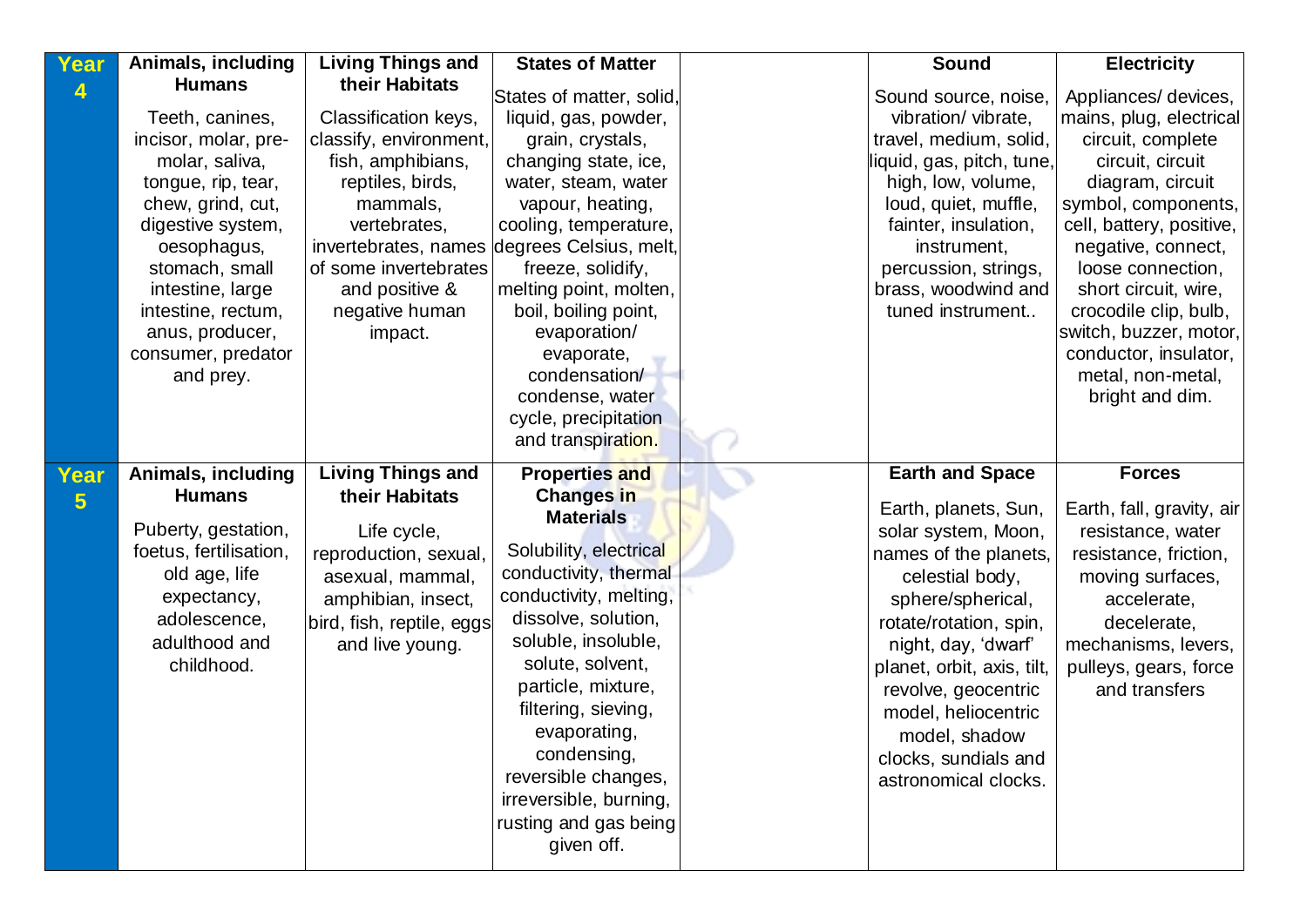| Year   | Animals, including    | <b>Living Things and</b> | <b>Evolution and</b>     | Light  | <b>Electricity</b>   |
|--------|-----------------------|--------------------------|--------------------------|--------|----------------------|
| $6 \,$ | <b>Humans</b>         | their Habitats           | <b>Inheritance</b>       | Absorb | Terminal, volume,    |
|        | Circulatory system,   | Organism, micro-         | Evolution, suited,       |        | voltage, current and |
|        | heart, liver, lungs,  | organisms, kingdom,      | adaption/adapted,        |        | resistance.          |
|        | kidney, brain,        | domain, fungus,          | traits, DNA, genes,      |        |                      |
|        | skeletal, blood,      | arachnid, mollusc,       | fossilisation,           |        |                      |
|        | blood vessels,        | phylum, insect and       | characteristics,         |        |                      |
|        | pumps, oxygen,        | crustacean.              | environment,             |        |                      |
|        | carbon dioxide,       |                          | offspring,               |        |                      |
|        | water, diet, alcohol, |                          | vary/variation,          |        |                      |
|        | substances,           |                          | linherit/inheritance and |        |                      |
|        | exercise and          |                          | fossils                  |        |                      |
|        | lifestyle.            |                          |                          |        |                      |
|        |                       |                          |                          |        |                      |

FST 1828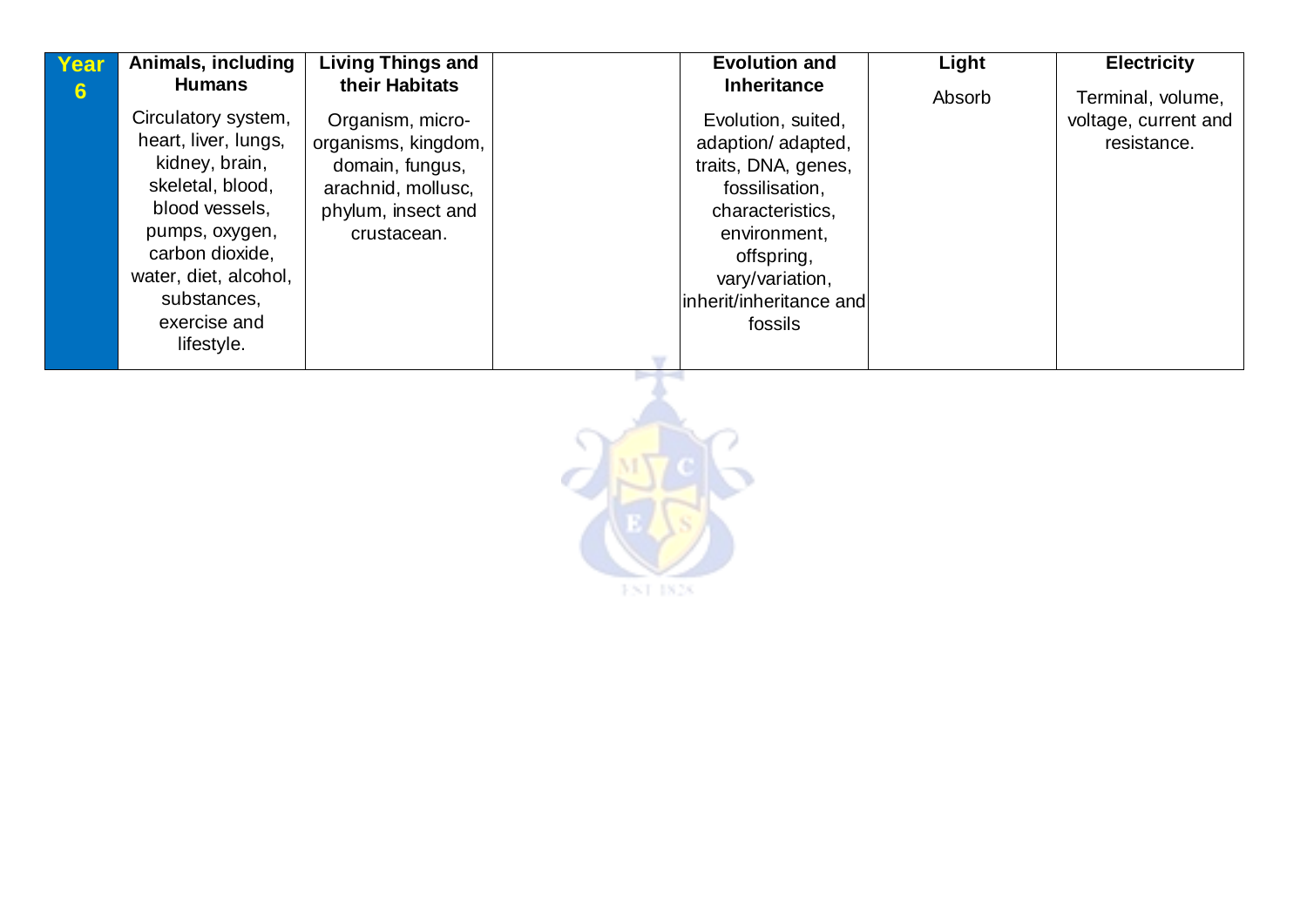|                                         | <b>Science - Working Scientifically Vocabulary Children should</b><br>confidently understand and use                                                                                                                                                                                         |  |  |  |  |
|-----------------------------------------|----------------------------------------------------------------------------------------------------------------------------------------------------------------------------------------------------------------------------------------------------------------------------------------------|--|--|--|--|
| <b>EYFS</b>                             |                                                                                                                                                                                                                                                                                              |  |  |  |  |
| <b>Key</b><br><b>Stage</b>              | Equipment, gather, measure, record, results, evidence, test, explore, observe, compare, describe, similarities/ similar, differences/different, identify,<br>classify, sort, group, observe changes over time, notice patterns, secondary sources, hand lenses, beaker, pipette and syringe. |  |  |  |  |
|                                         | (Additional for Year 2 – pictogram, tally chart, block diagram, Venn diagram, table and chart)                                                                                                                                                                                               |  |  |  |  |
| <b>Lower</b><br><b>Key</b>              | Types of scientific enquiry, link, comparative tests, fair tests, accurate, observations, present, data, conclusions, prediction, thermometers, data<br>loggers, magnifying glass and microscope.                                                                                            |  |  |  |  |
| <b>Stage</b><br>$\overline{\mathbf{2}}$ | (Additional for Year 4 – increase, decrease and appearance)                                                                                                                                                                                                                                  |  |  |  |  |
| <b>Upper</b>                            | Opinion, fact, variables, accuracy, precision, degree of trust, classification keys, scatter graphs, line graphs, casual relationships and refute.                                                                                                                                           |  |  |  |  |
| <b>Key</b>                              |                                                                                                                                                                                                                                                                                              |  |  |  |  |
| <b>Stage</b><br>$\mathbf{2}$            |                                                                                                                                                                                                                                                                                              |  |  |  |  |
|                                         | FST 1828                                                                                                                                                                                                                                                                                     |  |  |  |  |